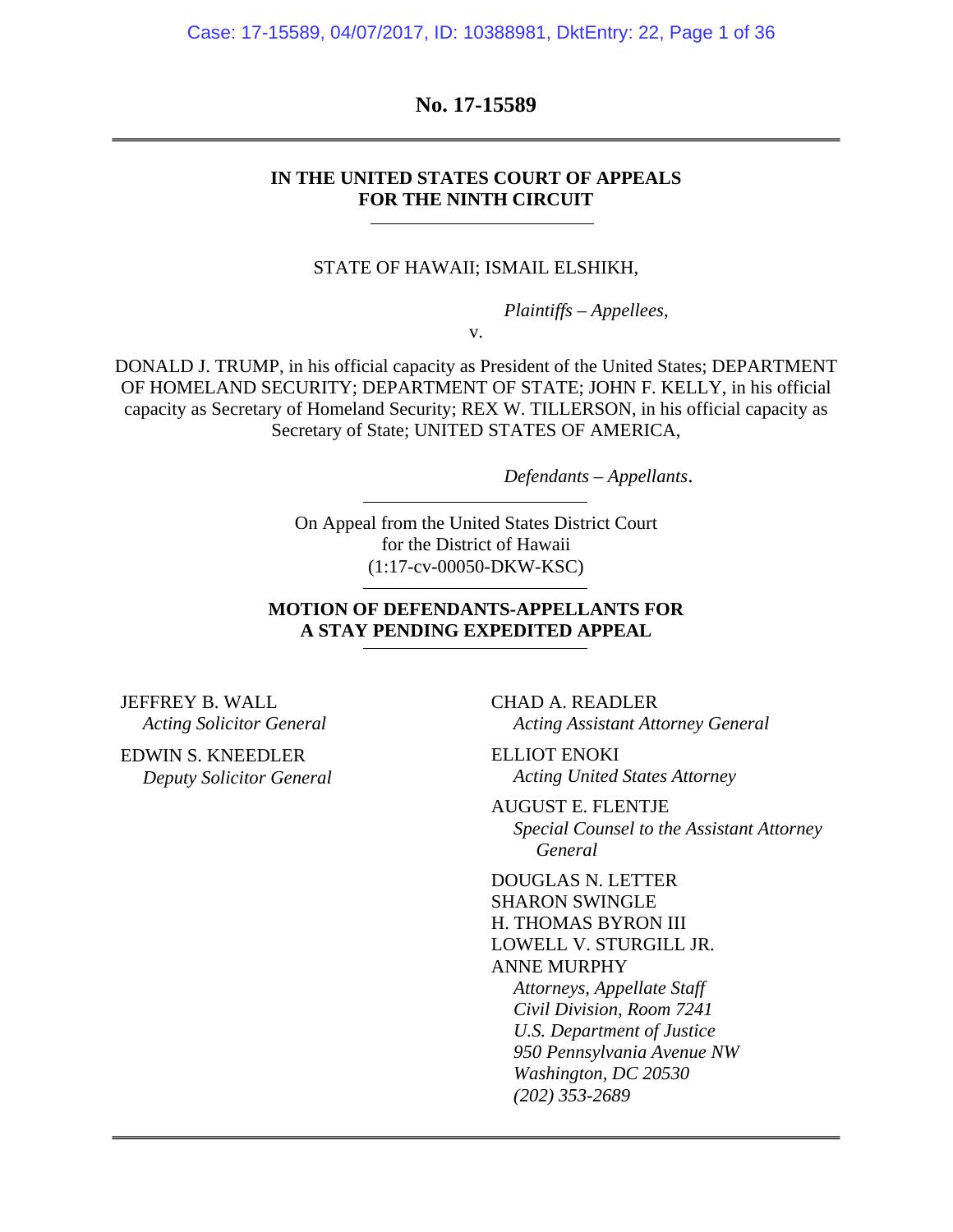## **TABLE OF CONTENTS**

### **Page**

| $\mathbf{I}$ . |           |                                                                   |  |
|----------------|-----------|-------------------------------------------------------------------|--|
|                | А.        | The District Court's Injunction Imposes Serious, Irreparable Harm |  |
|                | <b>B.</b> | A Brief Stay Pending An Expedited Appeal Would Not Impose         |  |
| $\prod$ .      |           |                                                                   |  |
| Ш.             |           |                                                                   |  |
|                |           |                                                                   |  |
|                |           | <b>CERTIFICATE OF COMPLIANCE</b>                                  |  |
|                |           |                                                                   |  |

CERTIFICATE OF SERVICE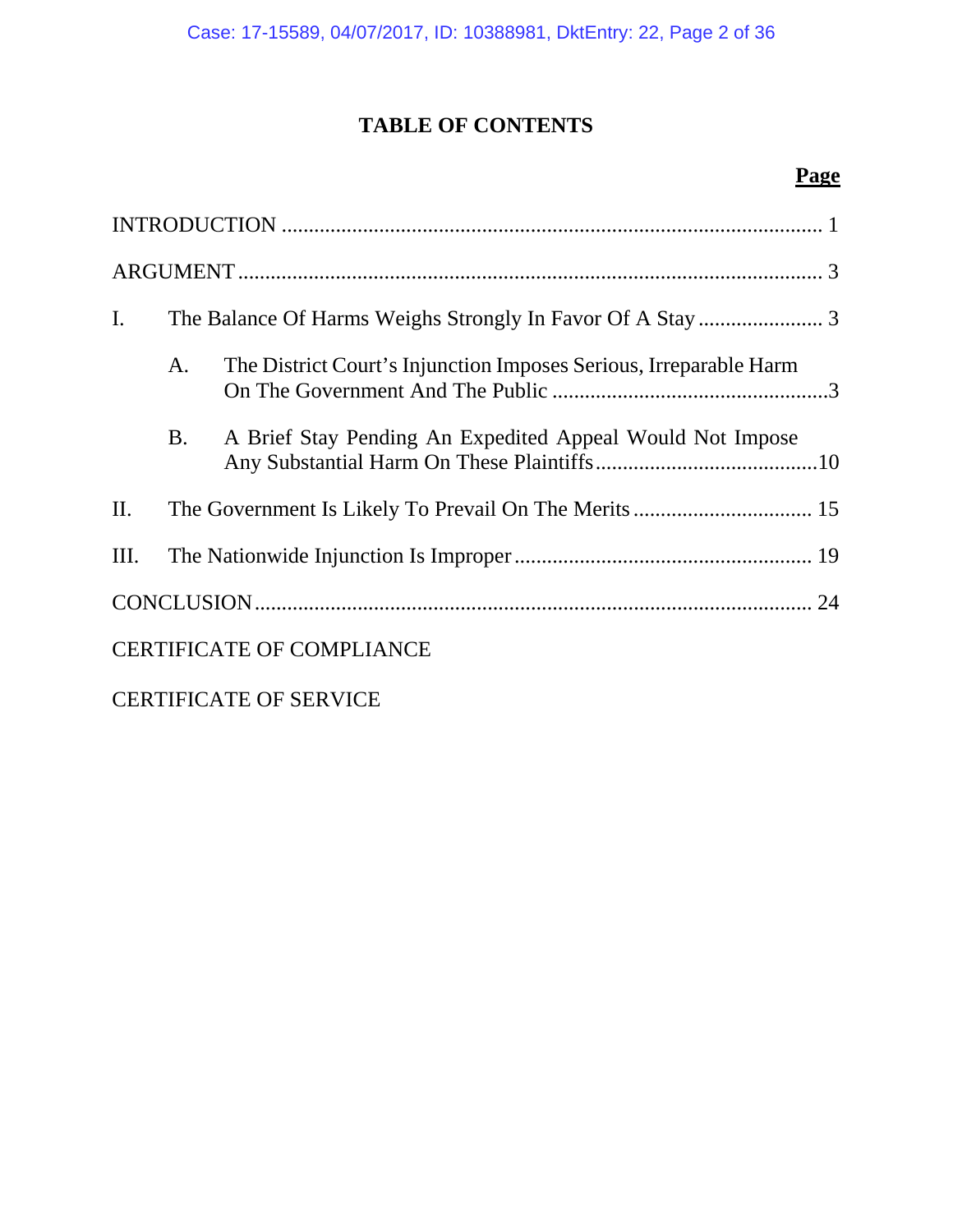# **TABLE OF AUTHORITIES**

## **Page(s)**

### **Cases**

| Allen v. Wright,                                                     |
|----------------------------------------------------------------------|
| An Na Peng v. Holder,                                                |
| Associated Gen. Contractors of Cal., Inc. v. Coal. for Econ. Equity, |
| Church of the Lukumi Babalu Aye, Inc. v. City of Hialeah,            |
| City of Los Angeles v. Lyons,                                        |
| Clapper v. Amnesty Int'l USA,                                        |
| Dep't of the Navy v. Egan,                                           |
| DKT Mem'l Fund v. Agency for Int'l Dev.,                             |
| Fiallo v. Bell,                                                      |
| Franklin v. Massachusetts,                                           |
| Haig v. Agee,                                                        |
| Hilton v. Braunskill,                                                |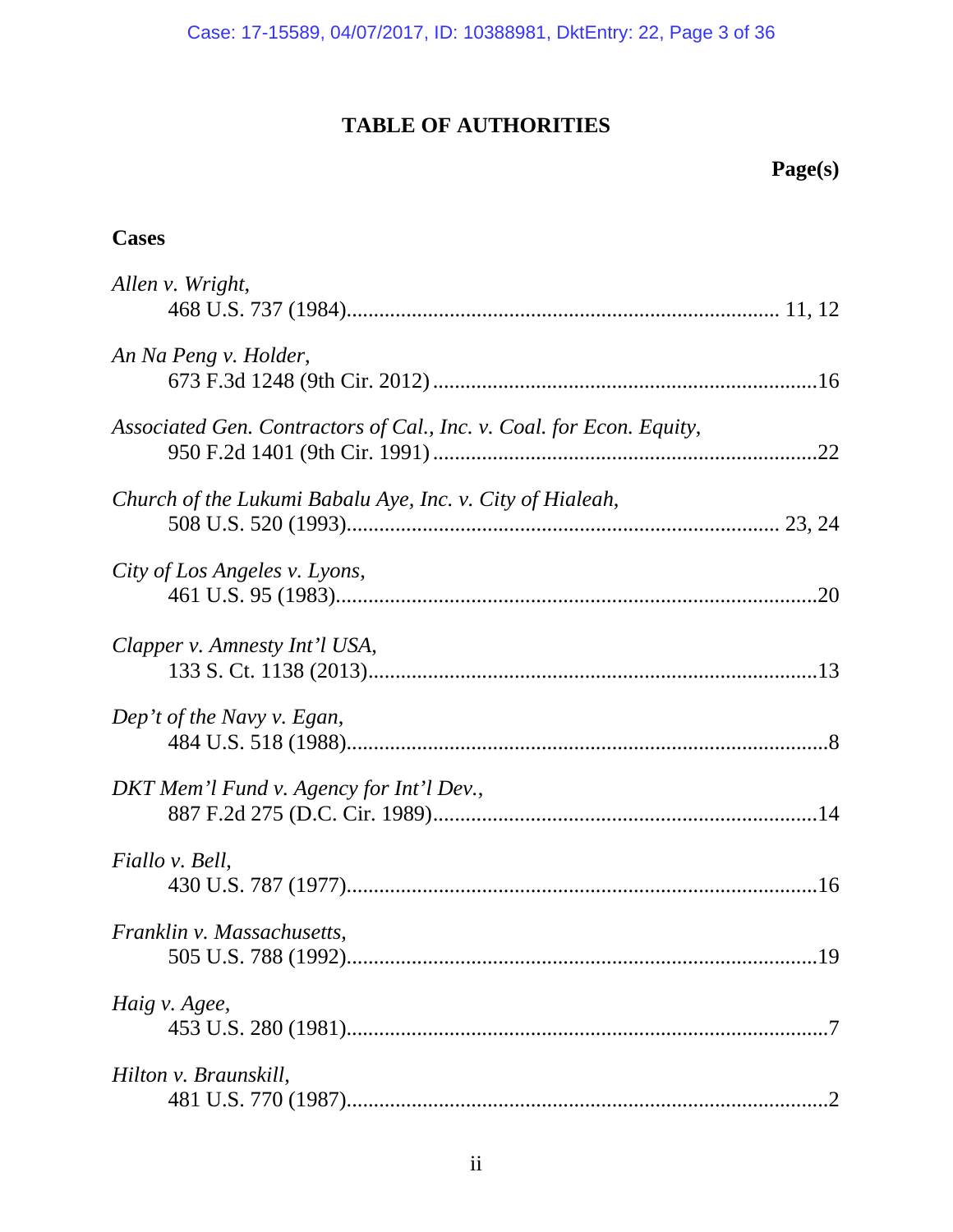# **TABLE OF AUTHORITIES (cont'd)**

# **Page(s)**

| Holder v. Humanitarian Law Project (HLP),               |
|---------------------------------------------------------|
| In re Navy Chaplaincy,                                  |
| INS v. Legalization Assistance Project,                 |
| Kleindienst v. Mandel,                                  |
| Kowalski v. Tesmer,                                     |
| Lamb-Weston, Inc. v. McCain Foods, Ltd.,                |
| Landon v. Plasencia,                                    |
| Lewis v. Casey,                                         |
| Lexmark Int'l, Inc. v. Static Control Components, Inc., |
| Lujan v. Defs. of Wildlife,                             |
| Madsen v. Women's Health Ctr., Inc.,<br>.20             |
| Maryland v. King,                                       |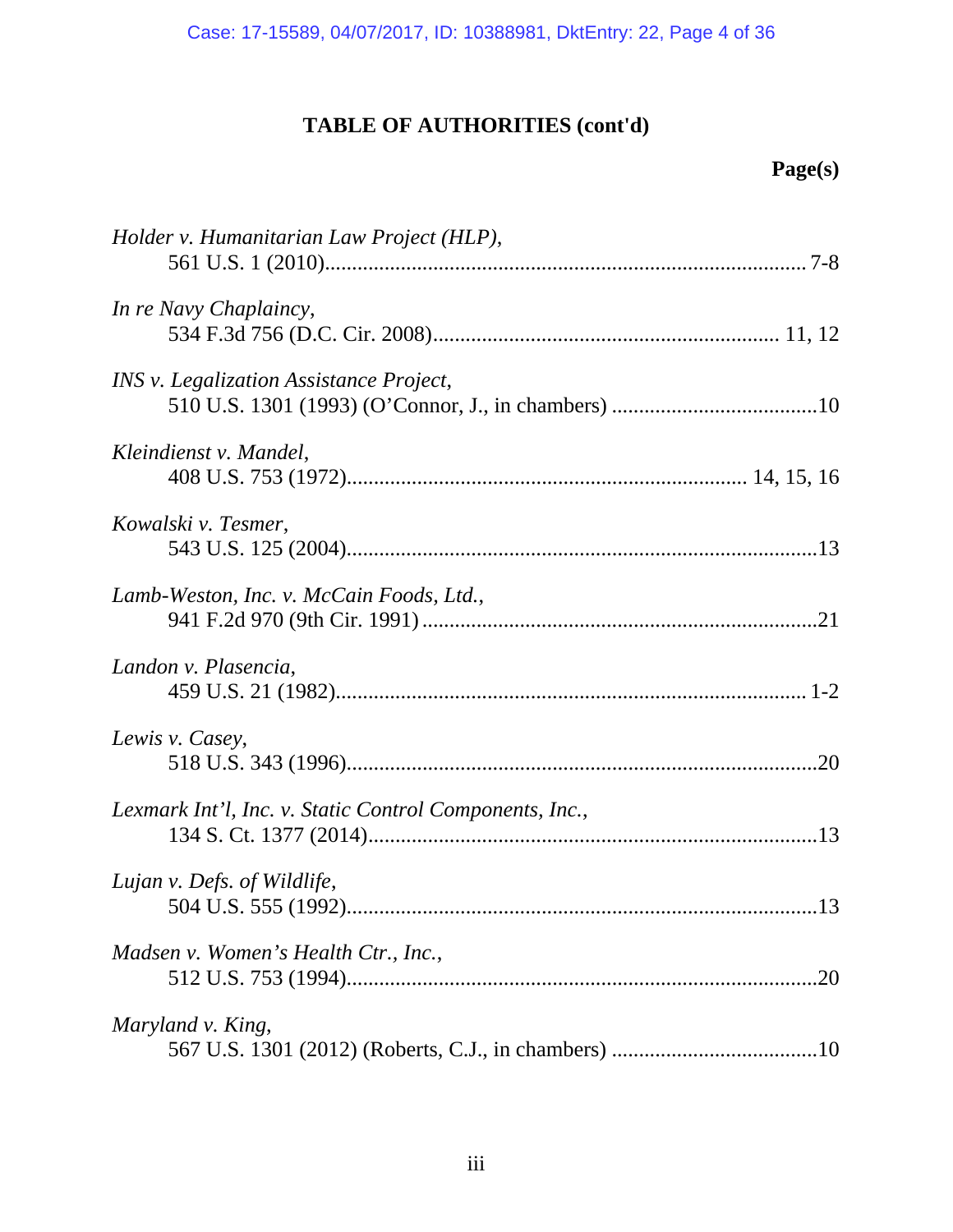# **TABLE OF AUTHORITIES (cont'd)**

# **Page(s)**

| McCollum v. California Dep't of Corr. & Rehab.,              |
|--------------------------------------------------------------|
| McCormack v. Hiedeman,                                       |
| McCreary County v. ACLU,                                     |
| Meinhold v. U.S. Dep't of Defense,                           |
| Mississippi v. Johnson,                                      |
| New Motor Vehicle Bd. of Cal. v. Orrin W. Fox Co.,           |
| Newdow v. Lefevre,                                           |
| Nixon v. Fitzgerald,                                         |
| Nken v. Holder,                                              |
| Reno v. American-Arab Anti-Discrimination Committee (AAADC), |
| Sale v. Haitian Ctrs. Council, Inc.,                         |
| Smith v. Jefferson Cty. Bd. of Sch. Comm'rs,                 |
| Stormans, Inc. v. Selecky,                                   |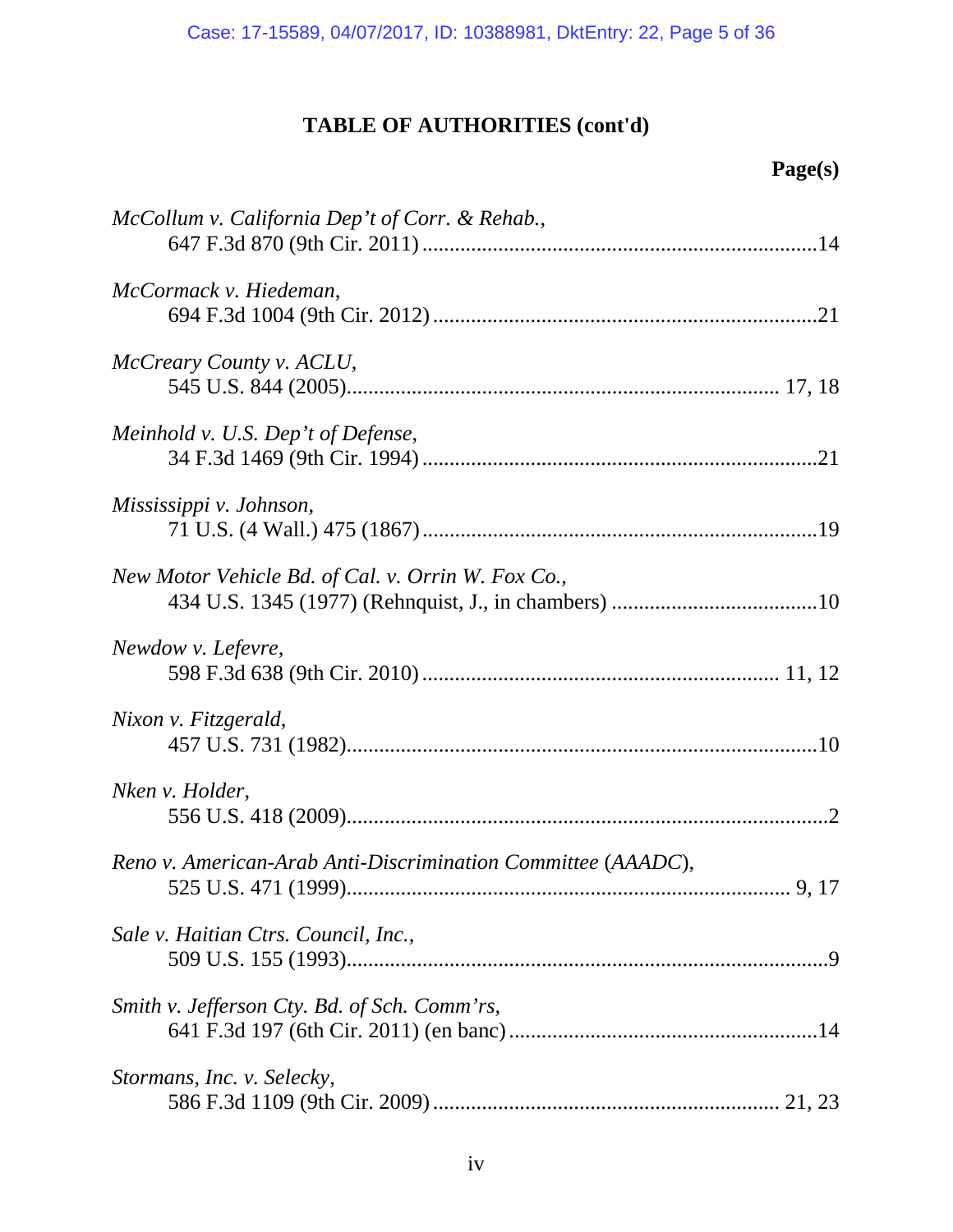Case: 17-15589, 04/07/2017, ID: 10388981, DktEntry: 22, Page 6 of 36

# **TABLE OF AUTHORITIES (cont'd)**

| Page(s)                                                                                |
|----------------------------------------------------------------------------------------|
| U.S. Dep't of Defense v. Meinhold,                                                     |
| United States ex rel. Knauff v. Shaughnessy,                                           |
| United States v. Chem. Found., Inc.,                                                   |
| United States v. Salerno,                                                              |
| United States v. Verdugo-Urquidez,                                                     |
| Univ. of Tex. v. Camenisch,<br>.21                                                     |
| Valley Forge Christian Coll. v. Ams. United for Separation of Church & State,<br>Inc., |
|                                                                                        |
| Washington v. Trump,                                                                   |
| Washington v. Trump,<br>No. 17-35105, slip op. (9th Cir. Mar. 17, 2017)                |
| Youngstown Sheet & Tube Co. v. Sawyer,                                                 |
| Zivotofsky ex rel. Zivotofsky v. Kerry,                                                |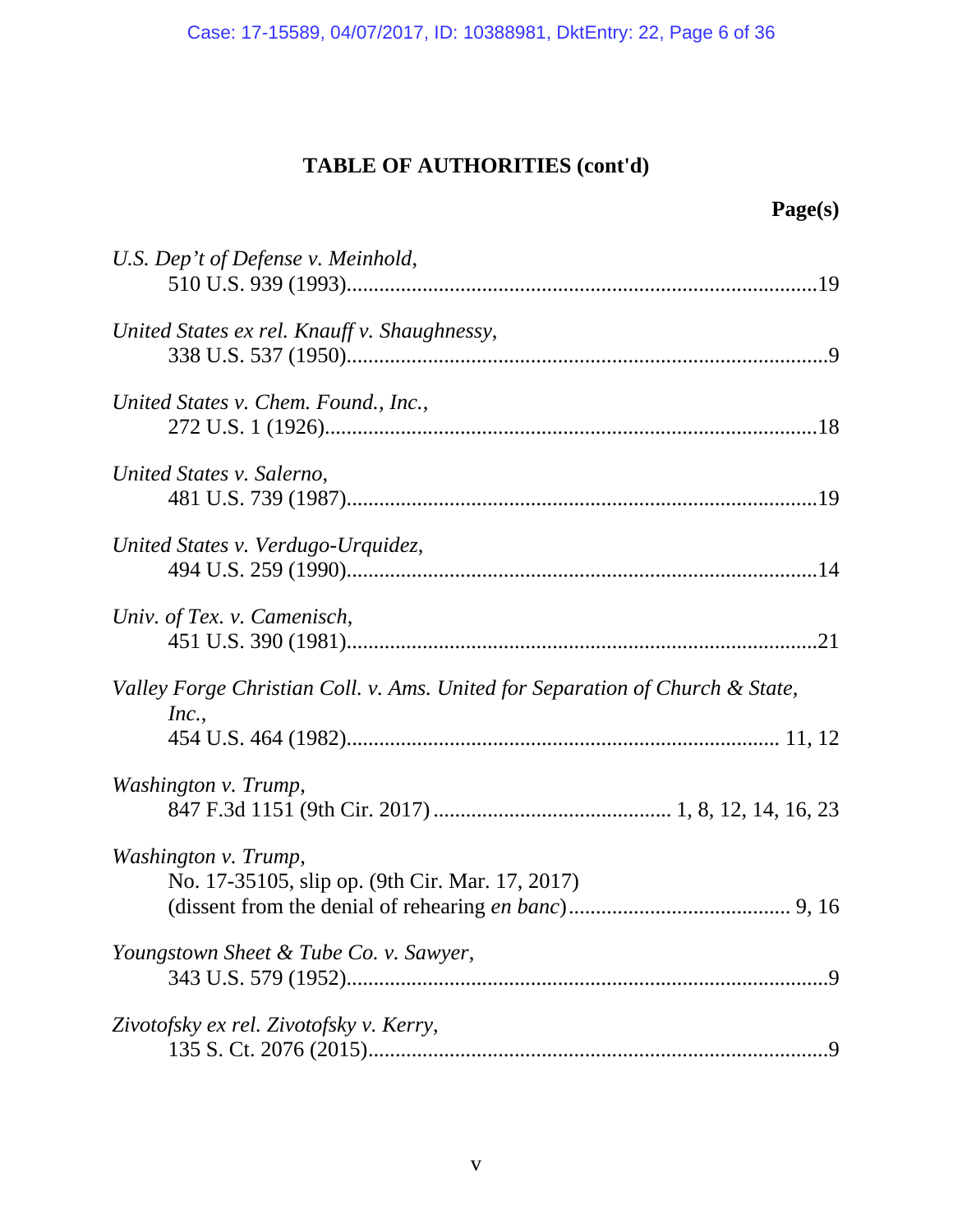# TABLE OF AUTHORITIES (cont'd)

## Page(s)

### **Statutes**

## **Executive Orders**

| Executive Order No. 13,780 (Mar. 6, 2017), |  |
|--------------------------------------------|--|
|                                            |  |
|                                            |  |
|                                            |  |
|                                            |  |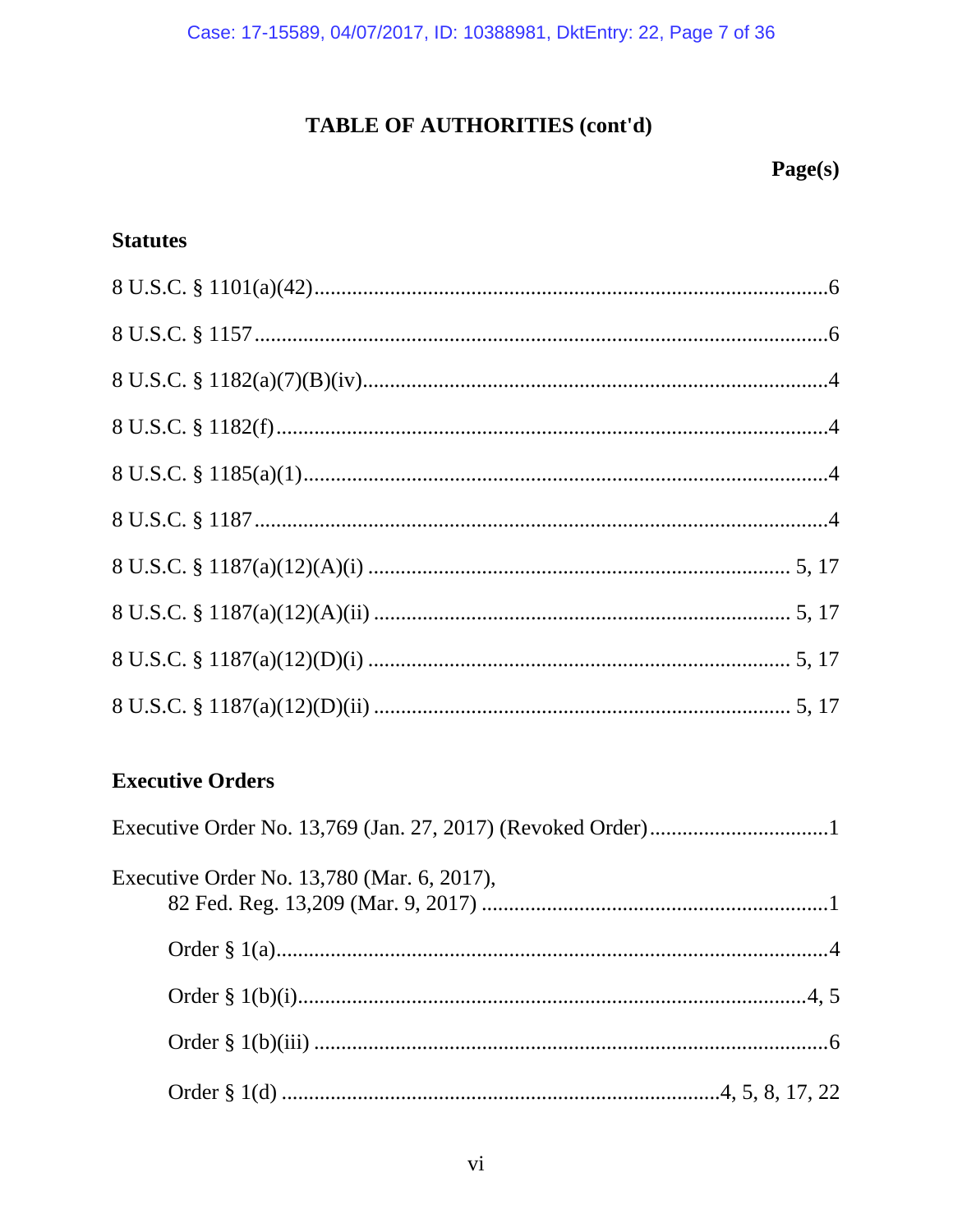# TABLE OF AUTHORITIES (cont'd)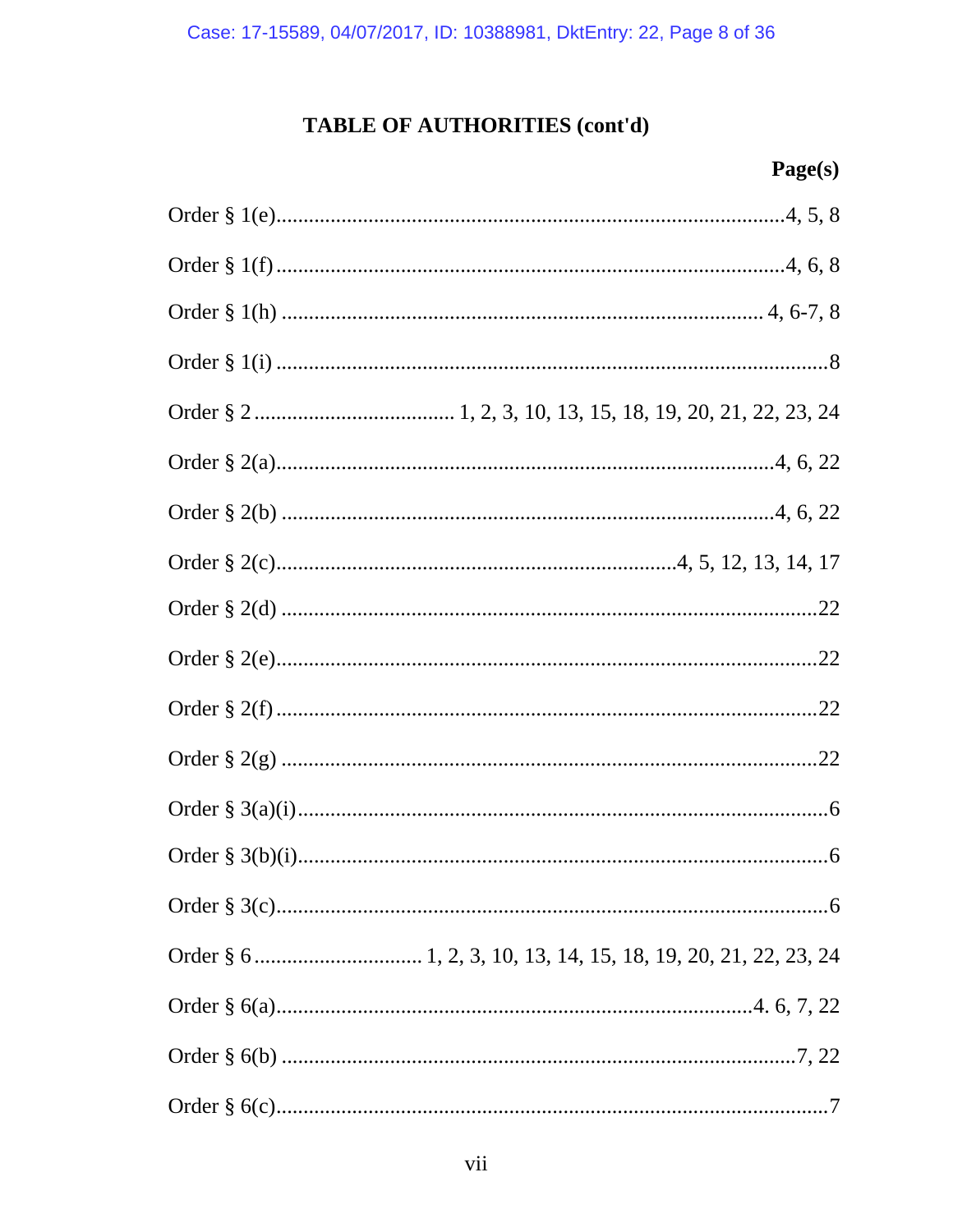Case: 17-15589, 04/07/2017, ID: 10388981, DktEntry: 22, Page 9 of 36

# **TABLE OF AUTHORITIES (cont'd)**

## **Page(s)**

# **Other Authorities**

| https://www.dhs.gov/news/2016/02/18/dhs-announces-further-travel- |  |
|-------------------------------------------------------------------|--|
|                                                                   |  |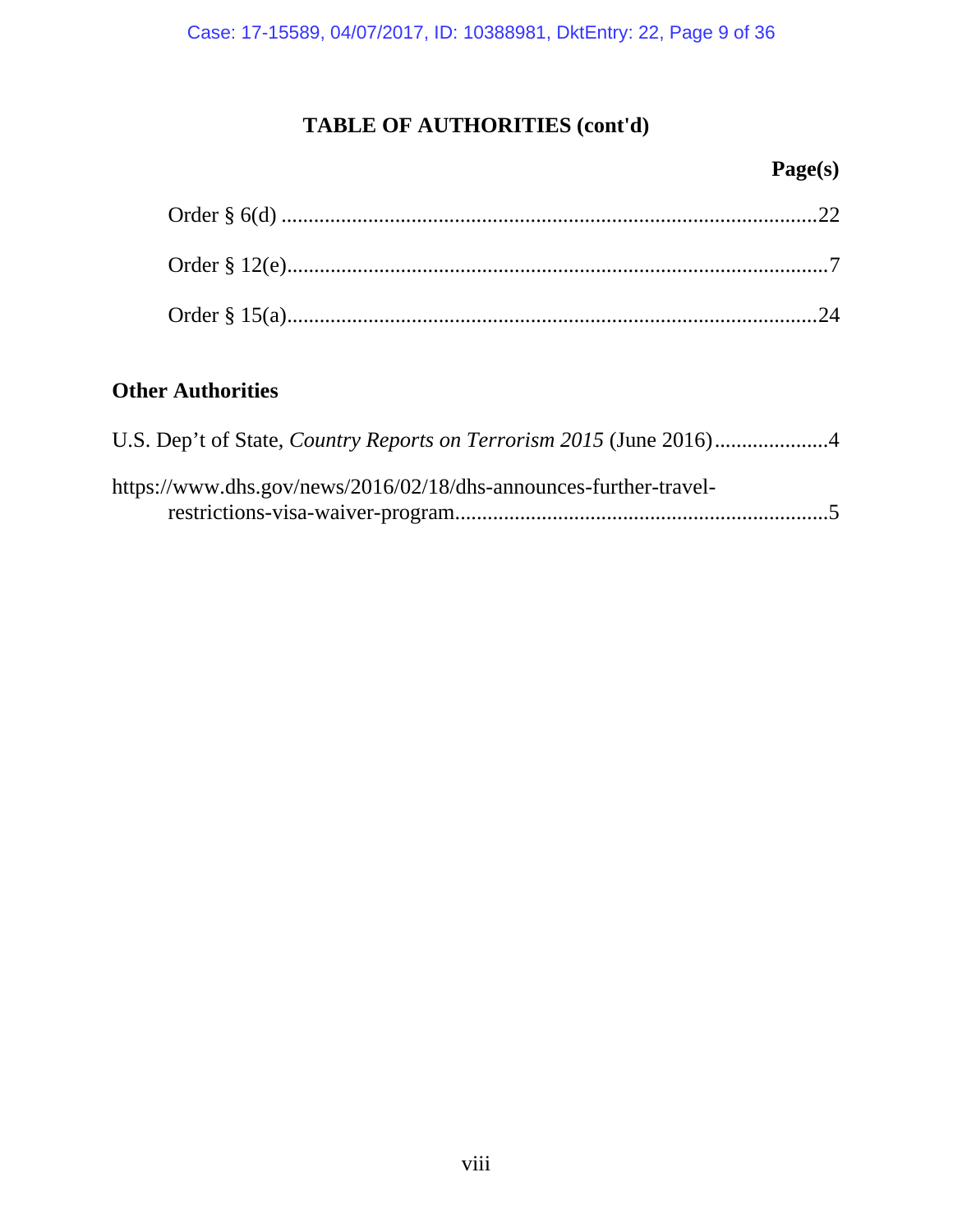### **INTRODUCTION**

The decision below is extraordinary: it enjoins nationwide an action taken by the President of the United States at the height of his powers. Exercising his constitutional and express statutory authority, the President issued Executive Order No. 13,780 (Mar. 6, 2017) (Order). Sections 2 and 6 of that Order direct a review of the Nation's procedures for screening and vetting aliens seeking entry. To facilitate that review, Section 2 temporarily suspends entry of foreign nationals from six countries (Iran, Syria, Sudan, Libya, Somalia, and Yemen) that present heightened terrorism-related risks, subject to case-by-case waivers for undue hardship. Section 6 temporarily suspends adjudication of refugee applications and travel of refugees to the United States, and adopts a lower annual limit on the number of refugees admitted. Those brief suspensions fall squarely within the Executive's historical authority over national security, foreign relations, and immigration.

The district court rested its decision in part on this Court's previous decision in *Washington v. Trump*, 847 F.3d 1151, 1167 (2017). There, after this Court declined to stay an injunction against the predecessor Executive Order No. 13,769 (Jan. 27, 2017) (Revoked Order), the President promptly revised it. The present Order no longer even arguably presents any due-process concerns: it affects only foreign nationals who are outside the United States and lack a visa—individuals who "ha[ve] no constitutional rights regarding" their admission. *Landon v. Plasencia*,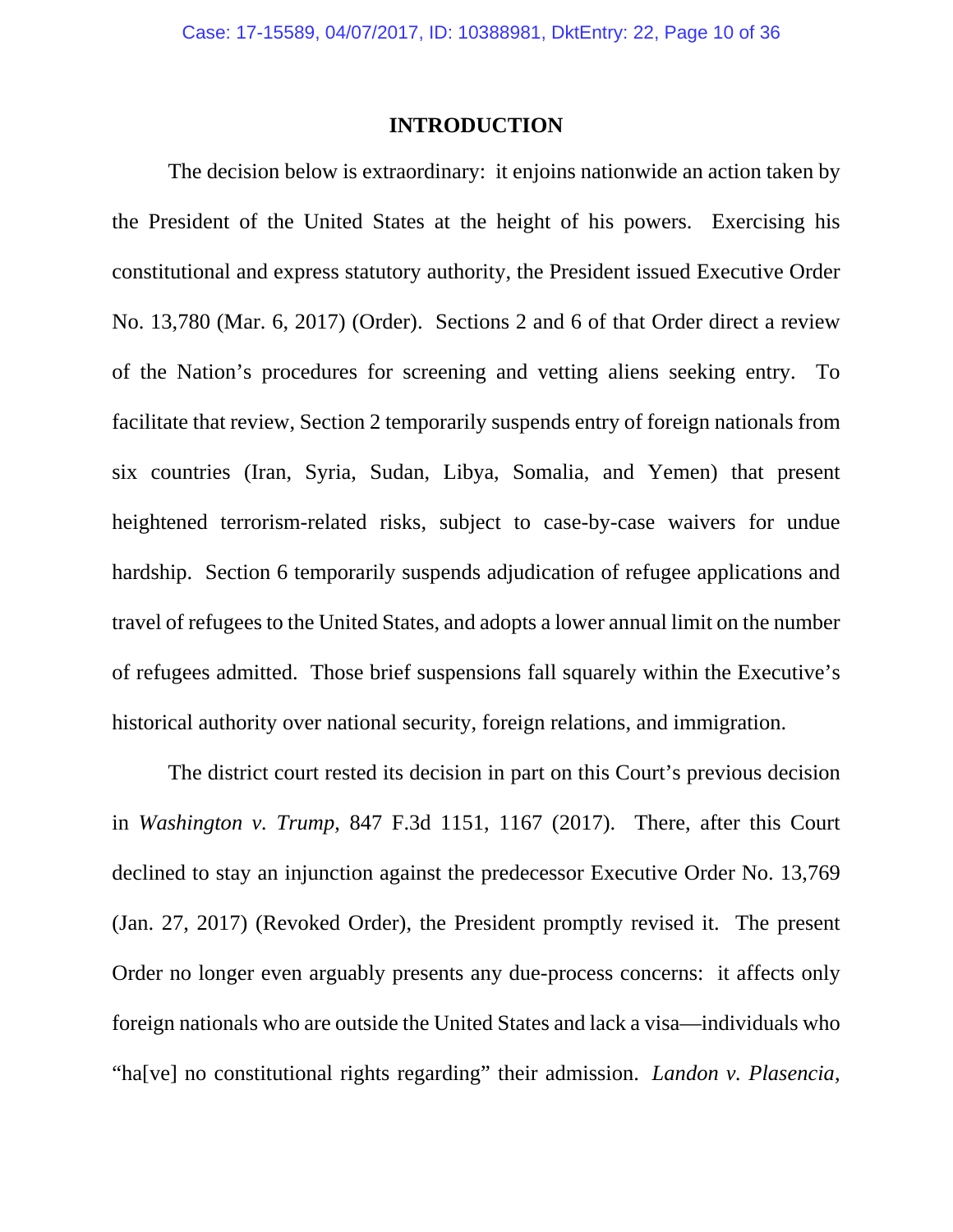459 U.S. 21, 32 (1982). The Order thus represents the President's good-faith effort to accommodate this Court's concerns while fulfilling his duty to protect the Nation. The district court nevertheless enjoined Sections 2 and 6 under the Establishment Clause—even though their text and operation have nothing to do with religion based primarily on campaign statements by the President and comments by advisors.

All of the traditional factors favor a stay of that injunction pending expedited appeal. *Hilton v. Braunskill*, 481 U.S. 770, 776 (1987). The balance of harms tips sharply toward a stay: barring effectuation of the President's judgment that Sections 2 and 6 are warranted to protect the Nation's safety threatens the interests of the government and the public (which merge here, *Nken v. Holder*, 556 U.S. 418, 435 (2009)). By contrast, plaintiffs have identified no meaningful and irreparable injury that they personally would incur during the brief period of an expedited appeal from the Order's 90-day suspension of entry for certain foreign nationals from six countries—let alone from other enjoined provisions that plaintiffs barely mentioned below, including the annual cap on refugees, refugee suspension, and internalreview provisions. The government also has a strong likelihood of success on the merits of plaintiffs' claims.

Accordingly, this Court should stay the district court's injunction in its entirety pending final disposition of the appeal of that injunction's validity and scope. At a minimum, however, a partial stay is appropriate because the district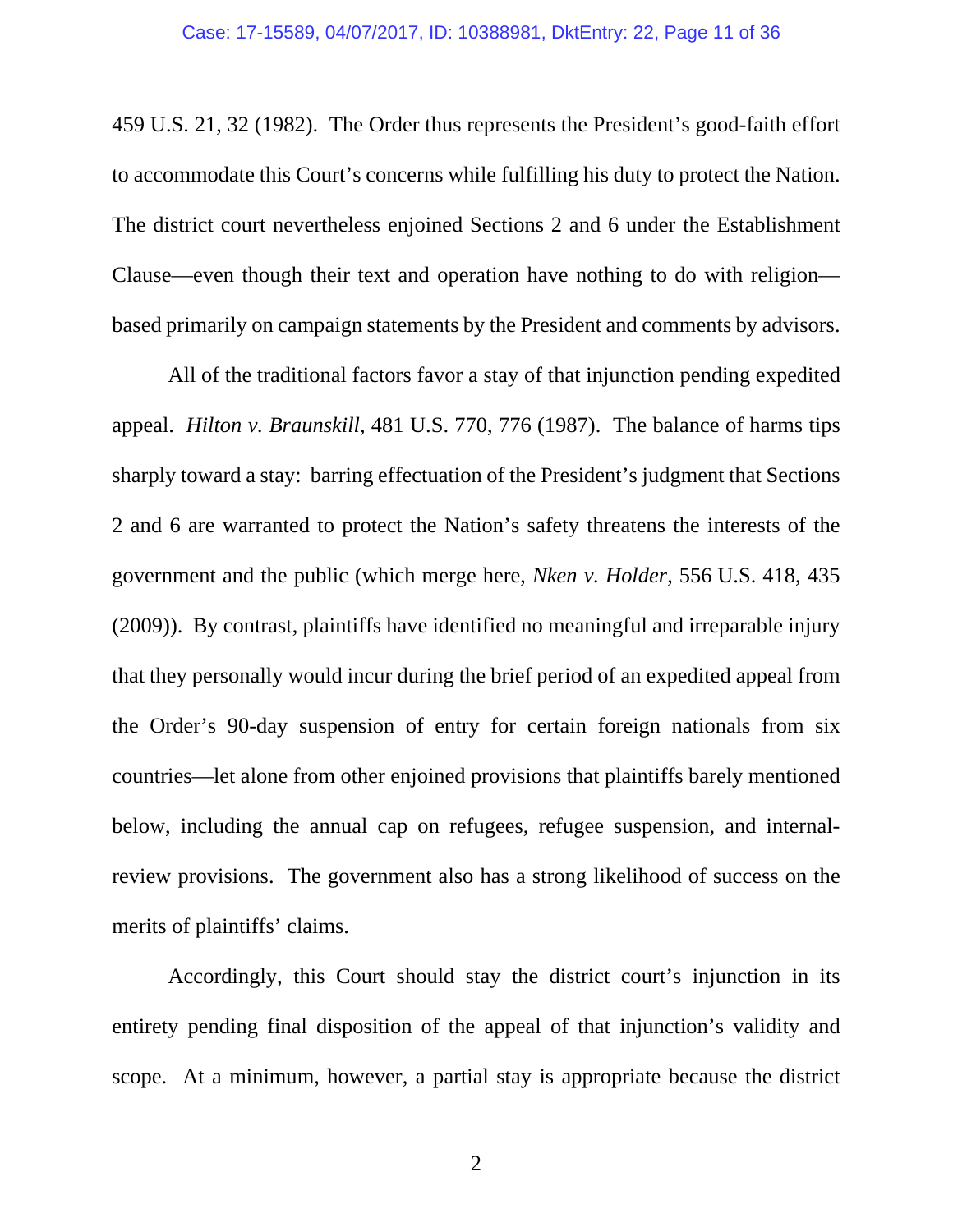court's nationwide injunction is vastly overbroad. Article III and principles of equity require more tailored relief: the provisions of Sections 2 and 6 concerning internal governmental or diplomatic activities, and those relating to refugees, should not be blocked because they plainly do not harm plaintiffs; indeed, plaintiffs never specifically challenged the refugee cap. And none of the provisions of Sections 2 and 6 should be enjoined nationwide, because that sweeping remedy is unnecessary to provide complete relief to these plaintiffs. For those reasons, the government respectfully requests that this Court enter a stay pending this expedited appeal.

### **ARGUMENT**

### **I. The Balance Of Harms Weighs Strongly In Favor Of A Stay**

### **A. The District Court's Injunction Imposes Serious, Irreparable Harm On The Government And The Public**

 A district court has set aside the President's considered judgment about how to protect the Nation. It did so notwithstanding that the President's Order was authorized under Acts of Congress; was informed by the advice of the Cabinet officials responsible for legal, national security, and immigration matters; drew on earlier steps by Congress and the Executive identifying the designated countries as posing heightened terrorism risks; and responded to potential due-process concerns that this Court identified in the earlier Revoked Order.

**1.** Consistent with the President's broad constitutional authority over foreign affairs and national security, Congress expressly authorized the President to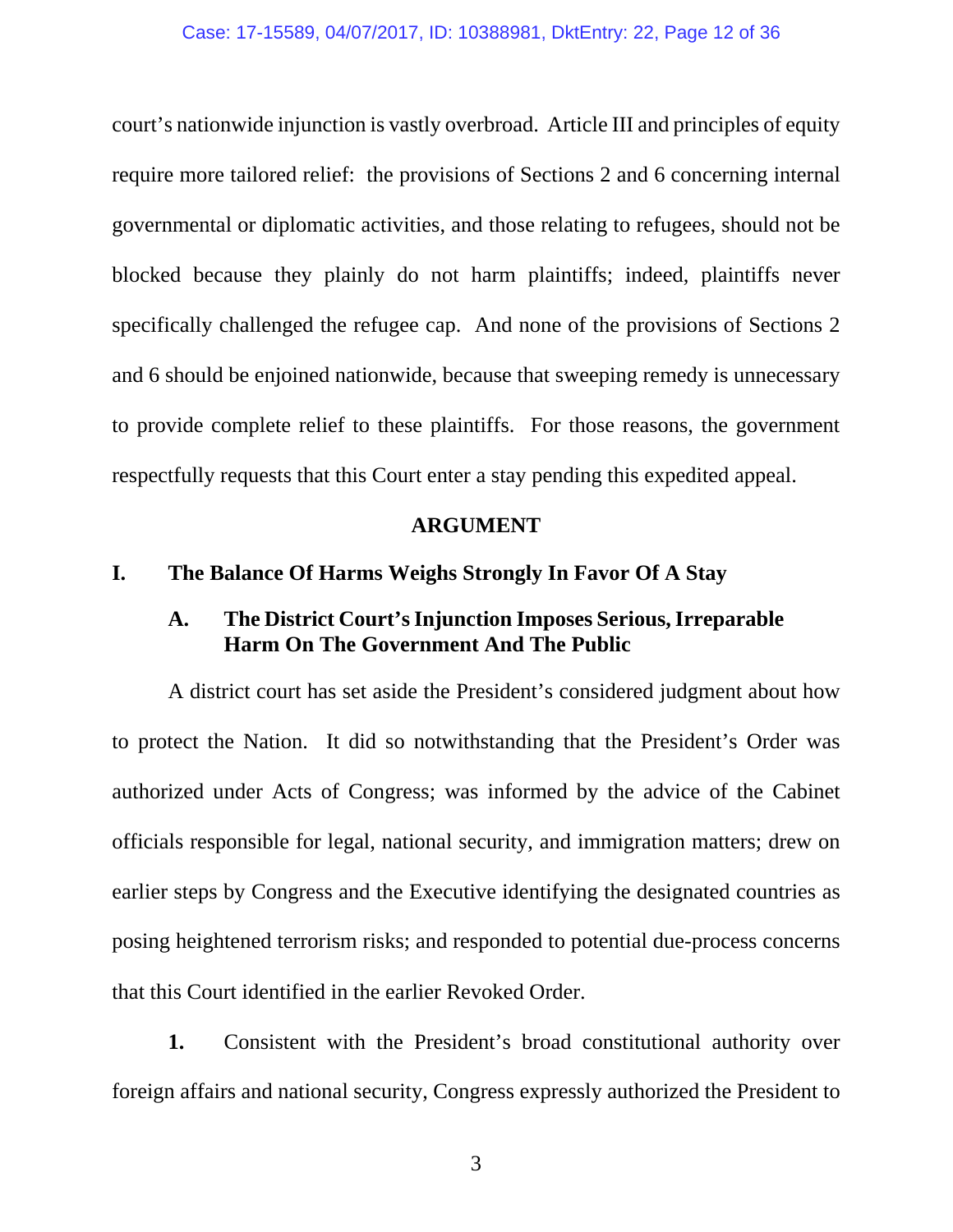restrict or suspend entry of any class of aliens whenever he finds that such entry would be detrimental to the interests of the country. 8 U.S.C. §§ 1182(f), 1185(a)(1).

 The President exercised that authority here, in consultation with the Secretary of Homeland Security and the Attorney General, to address a national-security risk. In light of evidence that "some of those who have entered the United States through our immigration system have proved to be threats to our national security," the President determined that it was necessary to conduct an immediate review of the adequacy of the Nation's screening and vetting procedures to detect terrorists and identify threats to national security. Order §§ 1(h), 2(a)-(b), 6(a).

 To facilitate that important review, the President ordered a temporary pause on entry of nationals from six countries that had previously been "identified as presenting heightened concerns about terrorism and travel to the United States" by Congress or the Executive in the context of the Visa Waiver Program. Order §§ 1(a), (b)(i), (d)-(f), 2(c). Congress created that Program to enable nationals of participating countries to seek temporary admission without a visa. 8 U.S.C. §§ 1182(a)(7)(B)(iv), 1187. Congress subsequently excluded from travel under the Program dual nationals of or recent visitors to Iraq and Syria—where "[t]he Islamic State of Iraq and the Levant (ISIL) \* \* \* maintain[s] a formidable force," U.S. Dep't of State, *Country Reports on Terrorism 2015*, at 6, 299-302 (June 2016)—and countries designated by the Secretary of State as state sponsors of terrorism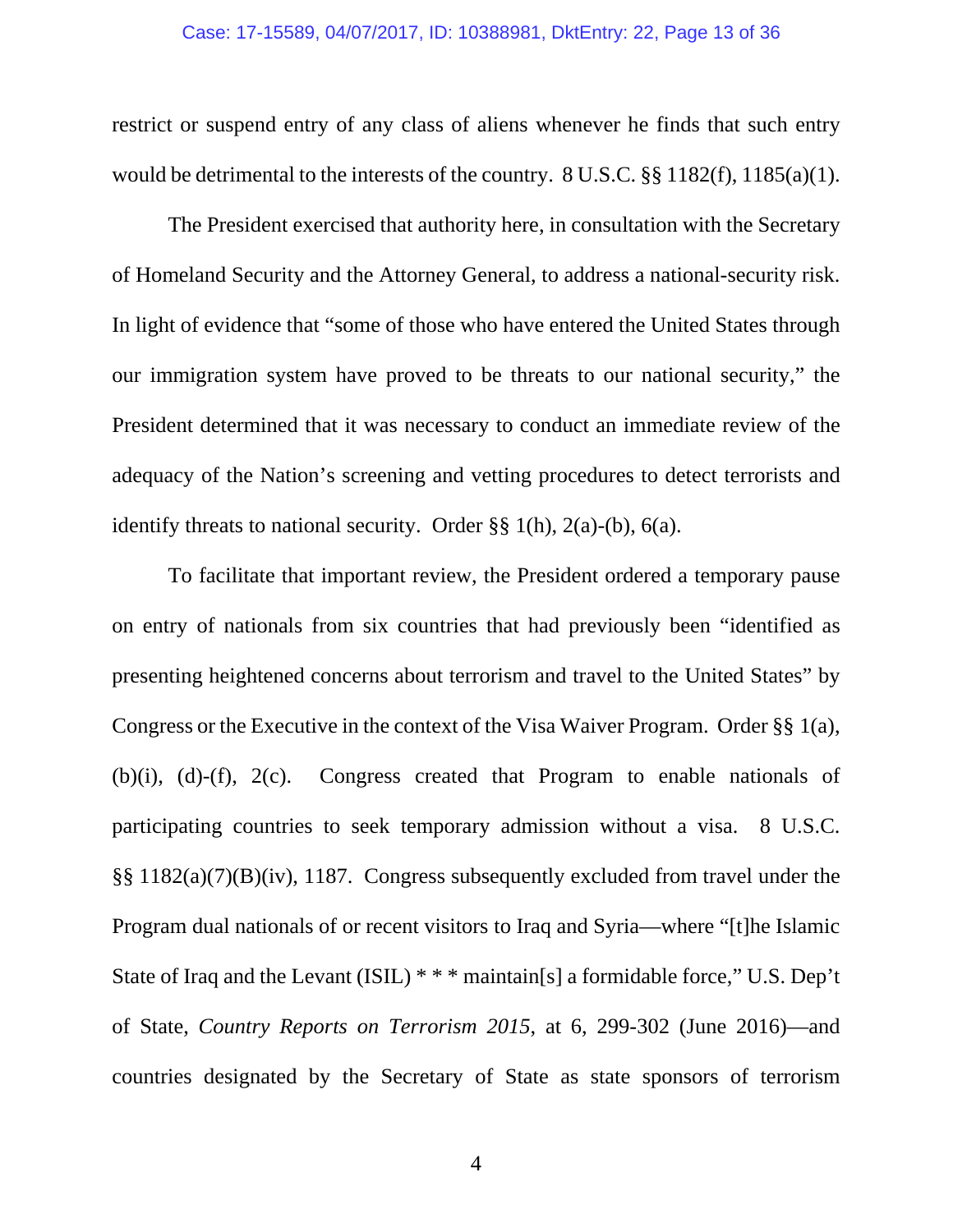(currently Iran, Sudan, and Syria). 8 U.S.C.  $\S 1187(a)(12)(A)(i)$ -(ii). Congress also authorized the Department of Homeland Security (DHS) to designate additional countries of concern, such as those that are "safe haven[s] for terrorists" or have a "significant presence" of "foreign terrorist organization[s]," *id*. § 1187(a)(12)(D)(i)- (ii); and in February 2016, DHS excluded recent visitors to Libya, Somalia, and Yemen from travel under the Program.<sup>1</sup>

 Drawing on these earlier designations by Congress and the Executive, the Order imposes a 90-day suspension of entry of nationals from Iran, Libya, Somalia, Sudan, Syria, and Yemen. Order § 2(c). As the Order explains, each country presents "heightened concerns about terrorism and travel to the United States" because it "is a state sponsor of terrorism, has been significantly compromised by terrorist organizations, or contains active conflict zones." *Id*. § 1(b)(i), (d). The Order details specific concerns regarding each country that may increase the risk that terrorist operatives or sympathizers from those nations will travel to the United States and may "diminish[] the foreign government's willingness or ability" to provide information necessary to detect potential threats. *Id*. § 1(d)-(e).

 The President found that continued entry from those countries while the review is ongoing poses an "unacceptably high" "risk" of "erroneously permitting

 $\overline{\phantom{a}}$  https://www.dhs.gov/news/2016/02/18/dhs-announces-further-travelrestrictions-visa-waiver-program.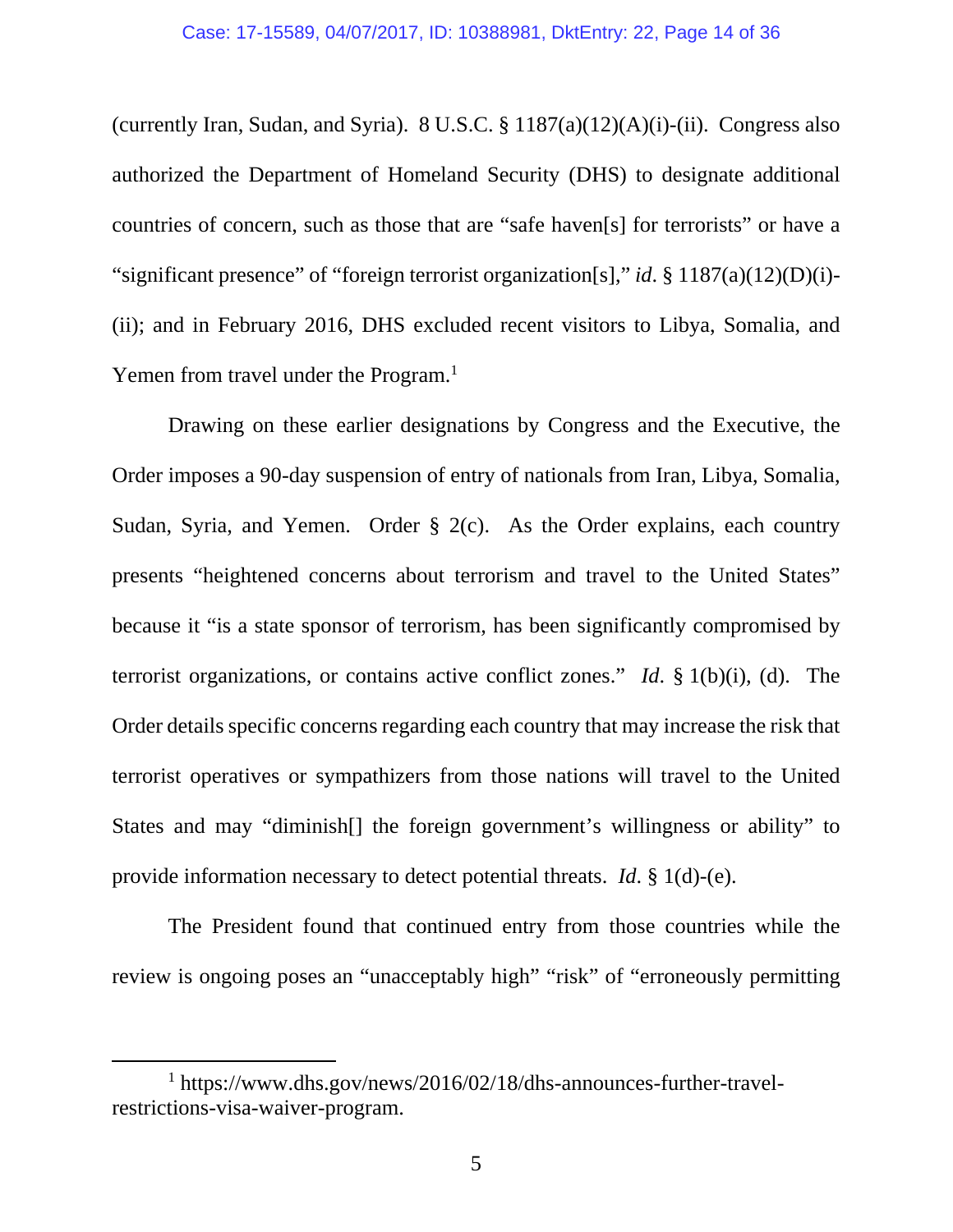#### Case: 17-15589, 04/07/2017, ID: 10388981, DktEntry: 22, Page 15 of 36

entry" of foreign nationals seeking to do this Nation harm. Order § 1(f). The Order therefore imposes "a temporary pause on the entry of nationals from [those countries]" in order to facilitate a re-assessment of "current screening and vetting procedures." *Id.* §§ 1(f), 2(a)-(b). But the Order excepts from this temporary suspension (among others) lawful permanent residents of the U.S. or aliens who are inside the country on the Order's effective date. *Id*. § 3(a)(i), (b)(i). The Order also provides for case-by-case waivers if a consular officer concludes that "denying entry" to a foreign national otherwise eligible for a visa "during the suspension period would cause undue hardship" and "entry would not pose a threat to national security and would be in the national interest." *Id*. § 3(c). The Order provides illustrative examples where waivers may be appropriate. *Id*.

 The President also directed a temporary, 120-day suspension of decisions on applications for refugee status under the U.S. Refugee Admissions Program, and travel of refugees to the United States, in order to allow the Secretary of State to review application and adjudication processes "to ensure that individuals seeking admission as refugees do not pose a threat to the security and welfare of the United States." Order § 6(a). The refugee program allows aliens who fear persecution on account of race, religion, nationality, or other specified grounds to seek admission, 8 U.S.C. §§ 1101(a)(42), 1157, but the President found that "[t]errorist groups have sought to infiltrate several nations through refugee programs." Order § 1(b)(iii); *see*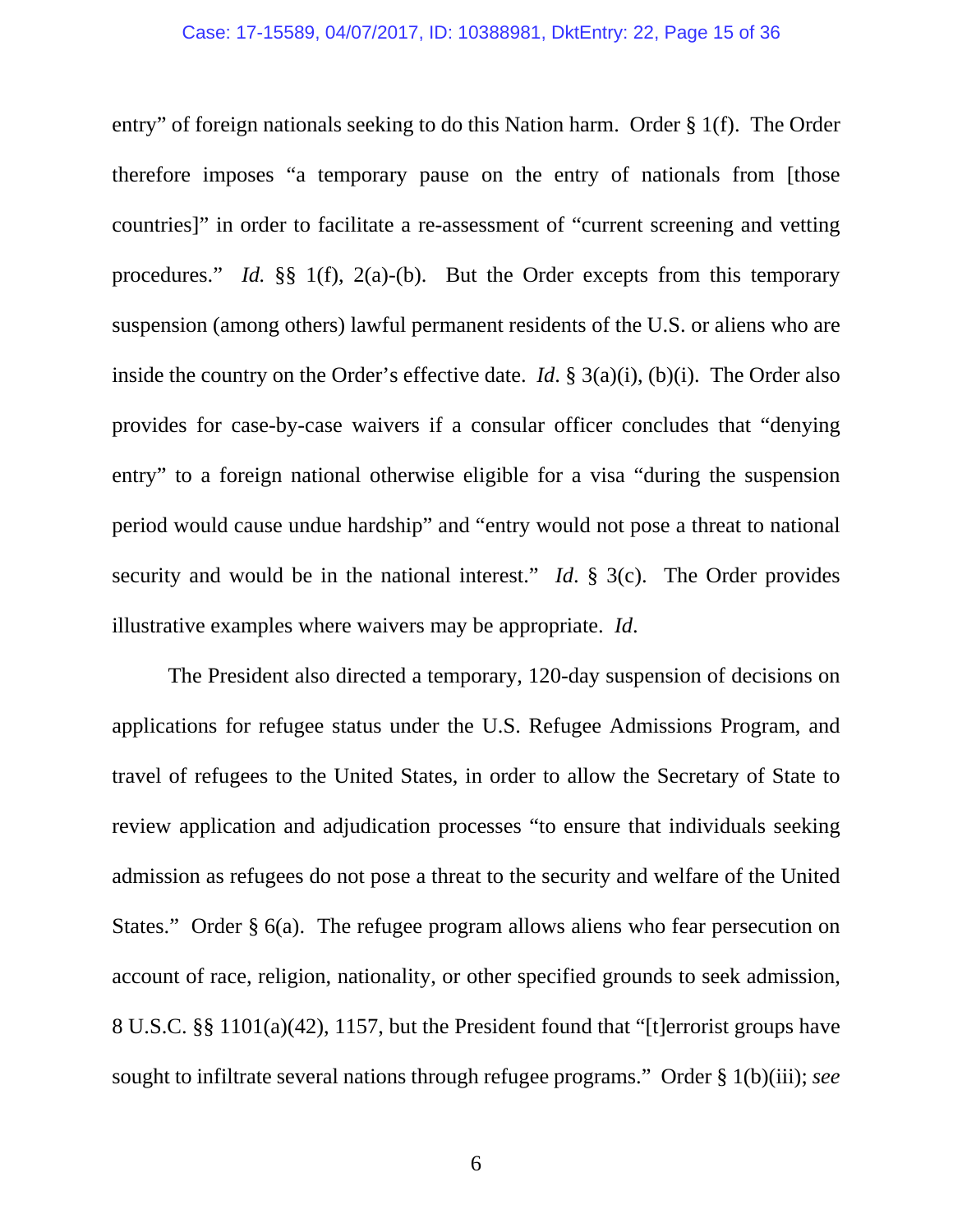#### Case: 17-15589, 04/07/2017, ID: 10388981, DktEntry: 22, Page 16 of 36

*id.* § 1(h) ("[H]undreds of persons born abroad have been convicted of terrorismrelated crimes in the United States [including] individuals who first entered the country as refugees.").

 During the temporary suspension, individuals may be admitted as refugees "on a case-by-case basis" if the Secretaries of State and Homeland Security determine that their entry "is in the national interest and does not pose a threat to the security or welfare of the United States." Order § 6(c). The temporary suspension does not apply to refugee applicants who were scheduled for transit as of the Order's effective date. *Id.* § 6(a). It also does not apply to individuals granted asylum, refugees already admitted to the United States, or individuals granted withholding of removal under the Convention Against Torture, and it does not limit the right of any individual to seek asylum, withholding of removal, or protection under the Convention Against Torture. *Id.* § 12(e). Finally, the Order limits to 50,000 the number of refugees to be admitted in fiscal year 2017. *Id.* § 6(b).

**2.** The district court's injunction barring enforcement of Sections 2 and 6 of the Order undermines the President's constitutional and statutory duty to protect national security and intrudes on the political branches' constitutional prerogatives. "[N]o governmental interest is more compelling than the security of the Nation," *Haig v. Agee*, 453 U.S. 280, 307 (1981), and "the Government's interest in combating terrorism is an urgent objective of the highest order," *Holder v.*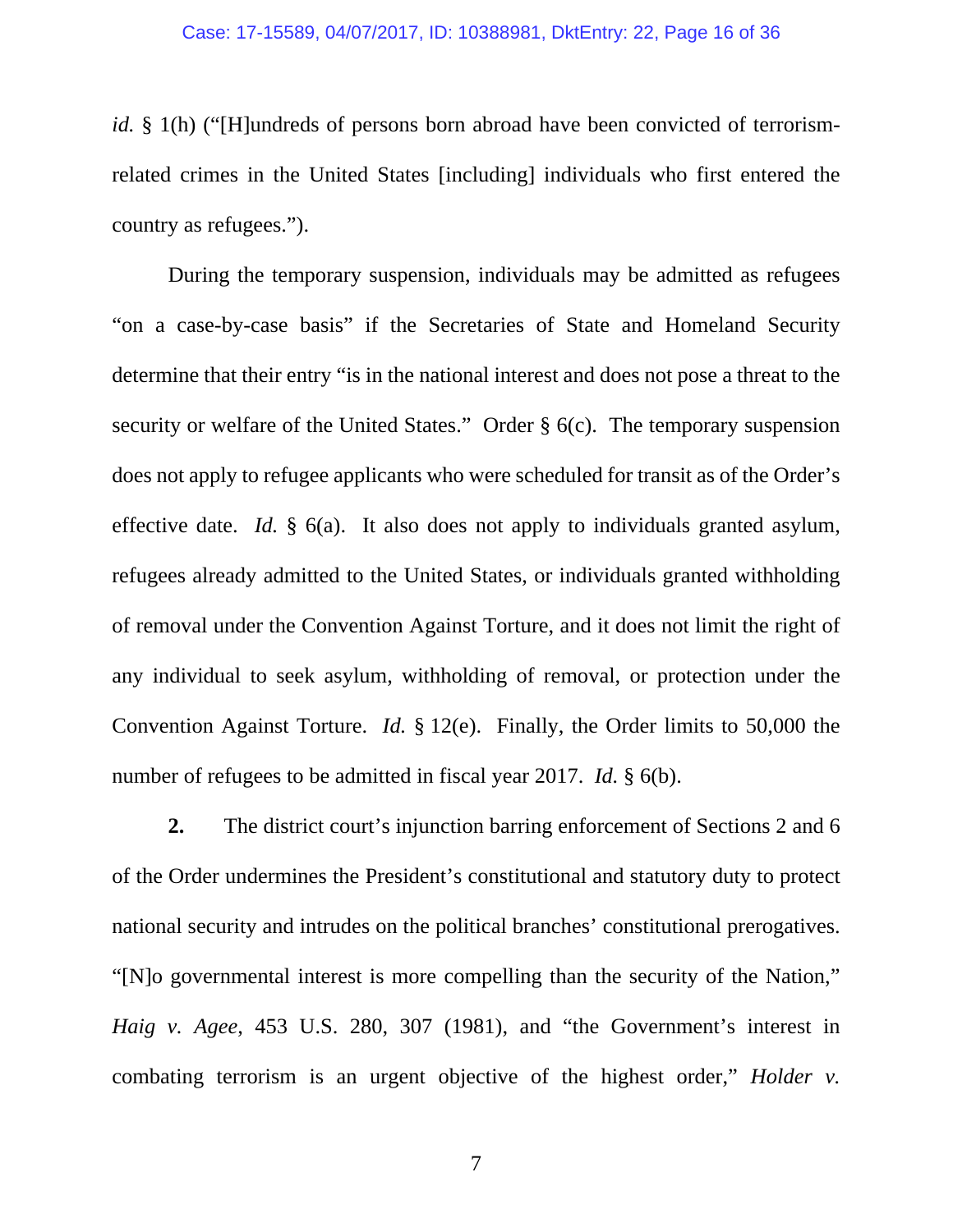*Humanitarian Law Project (HLP)*, 561 U.S. 1, 28 (2010). The President's assessment of threats to national security deserves the greatest deference. *Id.* at 33-34. That is particularly true here, because the Order's temporary entry suspension and refugee restrictions reflect the President's "[p]redictive judgment" regarding specific national-security risks. *Dep't of the Navy v. Egan*, 484 U.S. 518, 529 (1988). When the Executive adopts "a preventive measure \* \* \* in the context of international affairs and national security," the government "is not required to conclusively link all the pieces in the puzzle before [courts] grant weight to its empirical conclusions." *HLP*, 561 U.S. at 35.

 The Order nevertheless does set forth detailed considerations underlying the President's assessment that national security warrants the review of procedures and the related temporary entry suspension and refugee restrictions. Order § 1(d)-(f), (h)-(i). In so doing, the Order responds to this Court's decision, *Washington*, 847 F.3d at 1168, by further explaining the President's rationale. The district court dismissed the President's assessment as "pretextual," D. Ct. Doc. 219 (TRO), at 36, pointing to extrinsic material that it said "undermines the purported national security rationale" for the Order, D. Ct. Doc. 270 (PI), at 6. The Supreme Court has been clear, however, that courts are "ill equipped" to evaluate the "adequacy" of the Executive's judgments in the areas of foreign affairs and national security. *See Reno*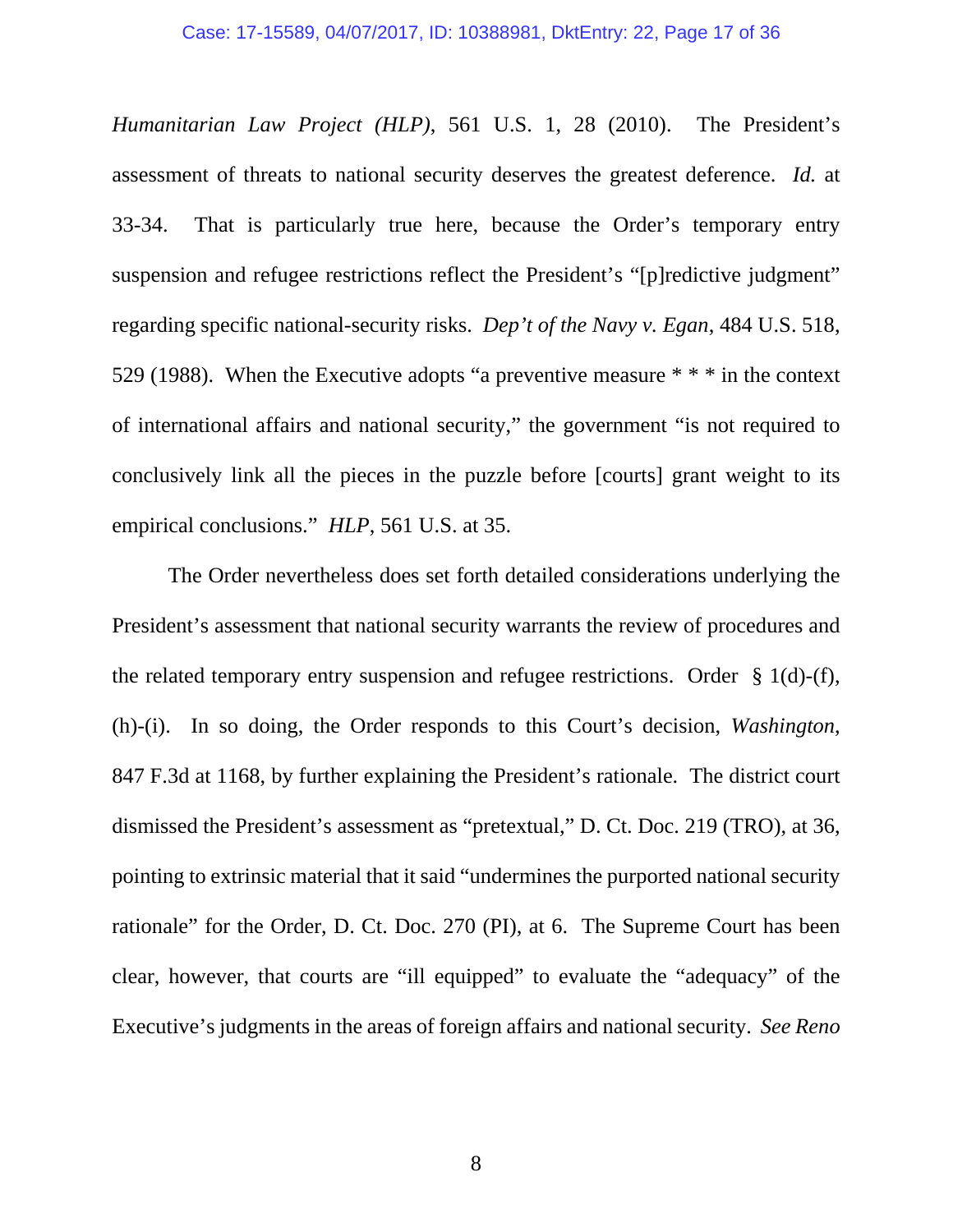*v. American-Arab Anti-Discrimination Committee* (*AAADC*), 525 U.S. 471, 491 (1999).

The injunction also threatens the constitutional separation of powers by invalidating an action taken at the height of the President's authority. *See Washington v. Trump*, No. 17-35105, slip op. at 1-3 (9th Cir. Mar. 17, 2017) (Bybee, J., dissenting from denial of rehearing *en banc*) (*Washington* Bybee Dissent). "[T]he President has unique responsibility" over "foreign and military affairs." *Sale v. Haitian Ctrs. Council, Inc.*, 509 U.S. 155, 188 (1993). Rules "concerning the admissibility of aliens" also "implement[] an inherent executive power." *United States ex rel. Knauff v. Shaughnessy*, 338 U.S. 537, 542 (1950). And because "the President act[ed] pursuant to an express \* \* \* authorization of Congress, his authority is at its maximum, for it includes all that he possesses in his own right plus all that Congress can delegate." *Zivotofsky ex rel. Zivotofsky v. Kerry*, 135 S. Ct. 2076, 2083-84 (2015) (quoting *Youngstown Sheet & Tube Co. v. Sawyer*, 343 U.S. 579, 635 (1952) (Jackson, J., concurring)).

For all the foregoing reasons, the district court's injunction overriding the President's national-security judgment imposes irreparable harm on the government and the public. As Chief Justice Roberts recently reiterated in staying an order pending further review, even a single State "suffers a form of irreparable injury" "[a]ny time [it] is enjoined by a court from effectuating statutes enacted by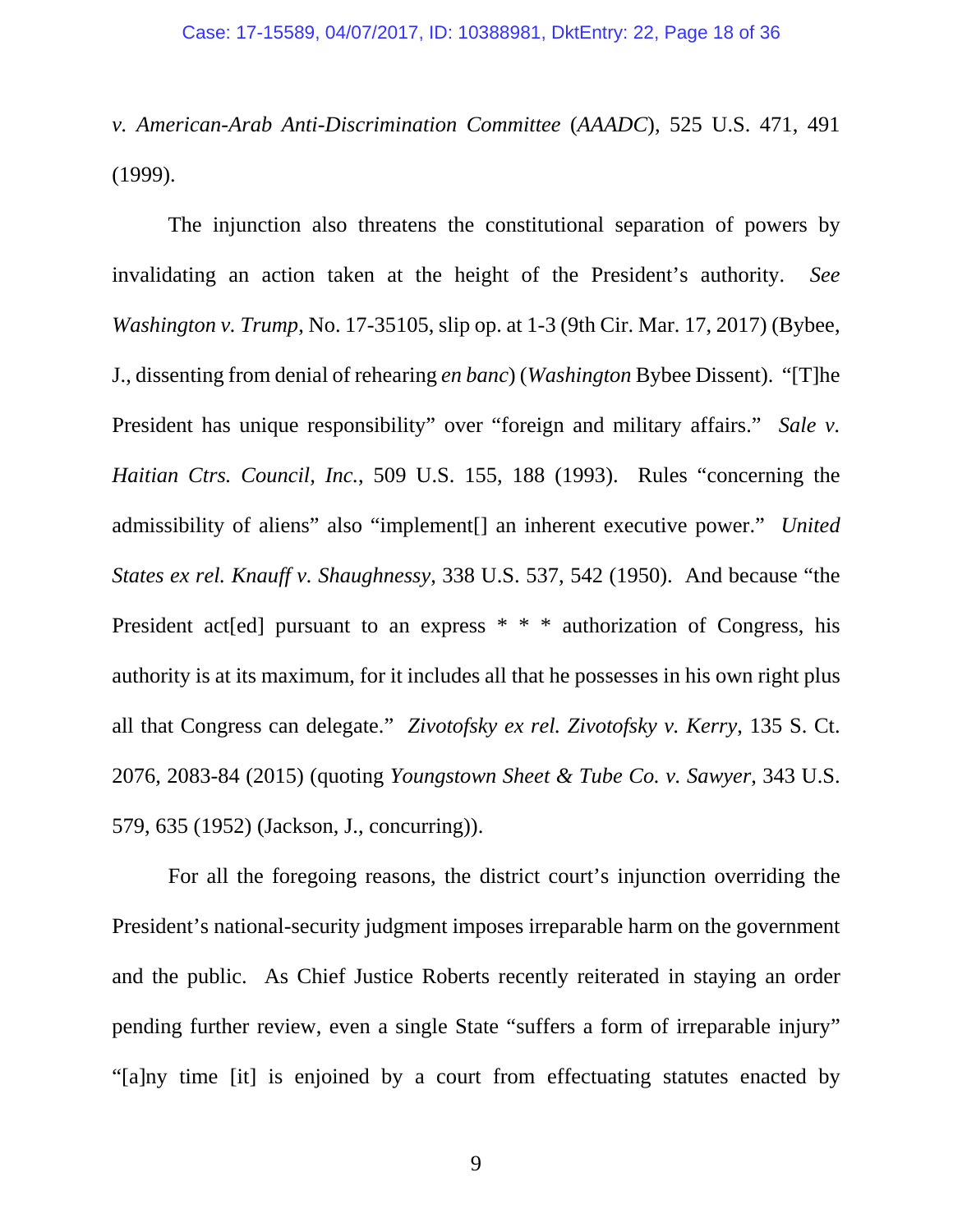representatives of its people." *Maryland v. King*, 567 U.S. 1301, 1303 (2012) (Roberts, C.J., in chambers) (quoting *New Motor Vehicle Bd. of Cal. v. Orrin W. Fox Co.*, 434 U.S. 1345, 1351 (1977) (Rehnquist, J., in chambers)). *A fortiori*, the injunction against the Order here imposes irreparable injury on the President and the public, given "the singular importance of the President's duties" to the entire Nation, especially when he acts in the national-security context with congressional authorization. *See Nixon v. Fitzgerald*, 457 U.S. 731, 751 (1982); *see also INS v. Legalization Assistance Project*, 510 U.S. 1301, 1305-06 (1993) (O'Connor, J., in chambers) (staying injunction because it likely was "not merely an erroneous adjudication of a lawsuit between private litigants, but an improper intrusion by a federal court into the workings of a coordinate branch of the Government"). A stay pending appeal is warranted to prevent this irreparable harm.

### **B. A Brief Stay Pending An Expedited Appeal Would Not Impose Any Substantial Harm On These Plaintiffs**

Because plaintiffs have identified no imminent, non-speculative, cognizable injury caused by Sections 2 or 6 of the Order, they do not even have standing to sue. But at a minimum, plaintiffs face no substantial harm if the district court's injunction is stayed pending disposition of this expedited appeal.

**1.** The only irreparable harm to plaintiffs that the district court found in entering the injunction was an asserted injury to Dr. Elshikh's alleged Establishment Clause rights. PI 18-19; TRO 40. Dr. Elshikh declared that he is deeply saddened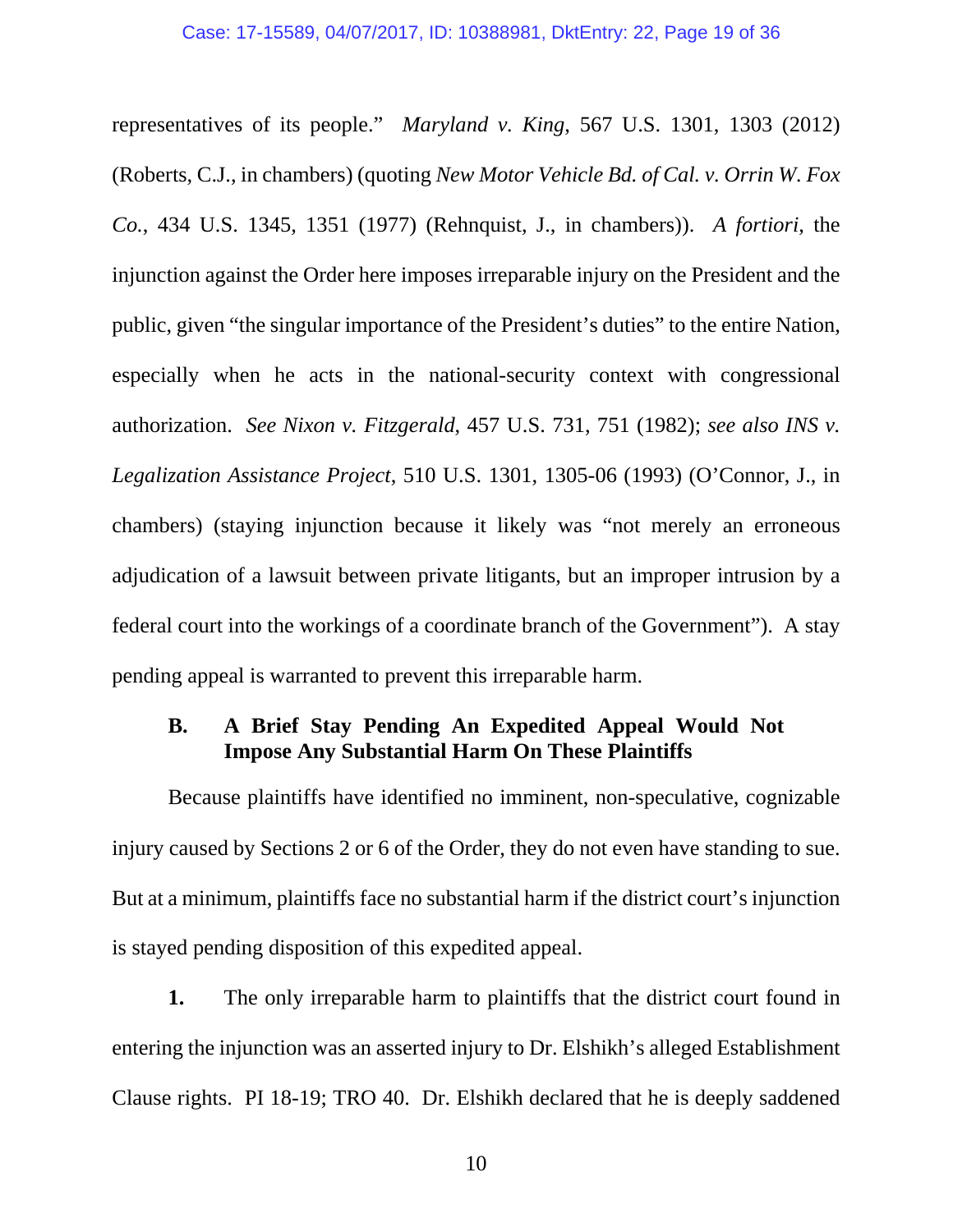by the allegedly discriminatory message that the Order conveys about Muslims. D. Ct. Doc. 66-1 ¶¶1, 3. The court "presumed" that this alleged Establishment Clause violation imposes irreparable injury. PI 18; TRO 40 (emphasis omitted).

 To the contrary, as this Court has held, that type of "abstract stigmatic injury" resulting from the perception that government conduct turns individuals into "political outsiders" based on their religious affiliation does not even confer Article III standing. *Newdow v. Lefevre*, 598 F.3d 638, 643 (9th Cir. 2010). The Supreme Court has repeatedly emphasized that "the stigmatizing injury often caused by racial [or other invidious] discrimination \* \* \* accords a basis for standing only to 'those persons who are personally denied equal treatment' by the challenged discriminatory conduct." *Allen v. Wright*, 468 U.S. 737, 755 (1984); *see Valley Forge Christian Coll. v. Ams. United for Separation of Church & State, Inc.*, 454 U.S. 464, 485-86 (1982) ("[T]he psychological consequence presumably produced by observation of conduct with which one disagrees" is not the type of "personal injury" that confers Article III standing, "even though the disagreement is phrased in constitutional terms" under the Establishment Clause.).

 Dr. Elshikh cannot manufacture standing by "re-characteriz[ing]" his abstract injury from "government *action*" directed against others as personal injury from "a governmental *message* [concerning] religion" directed towards him. *In re Navy Chaplaincy*, 534 F.3d 756, 764 (D.C. Cir. 2008). That approach would "eviscerate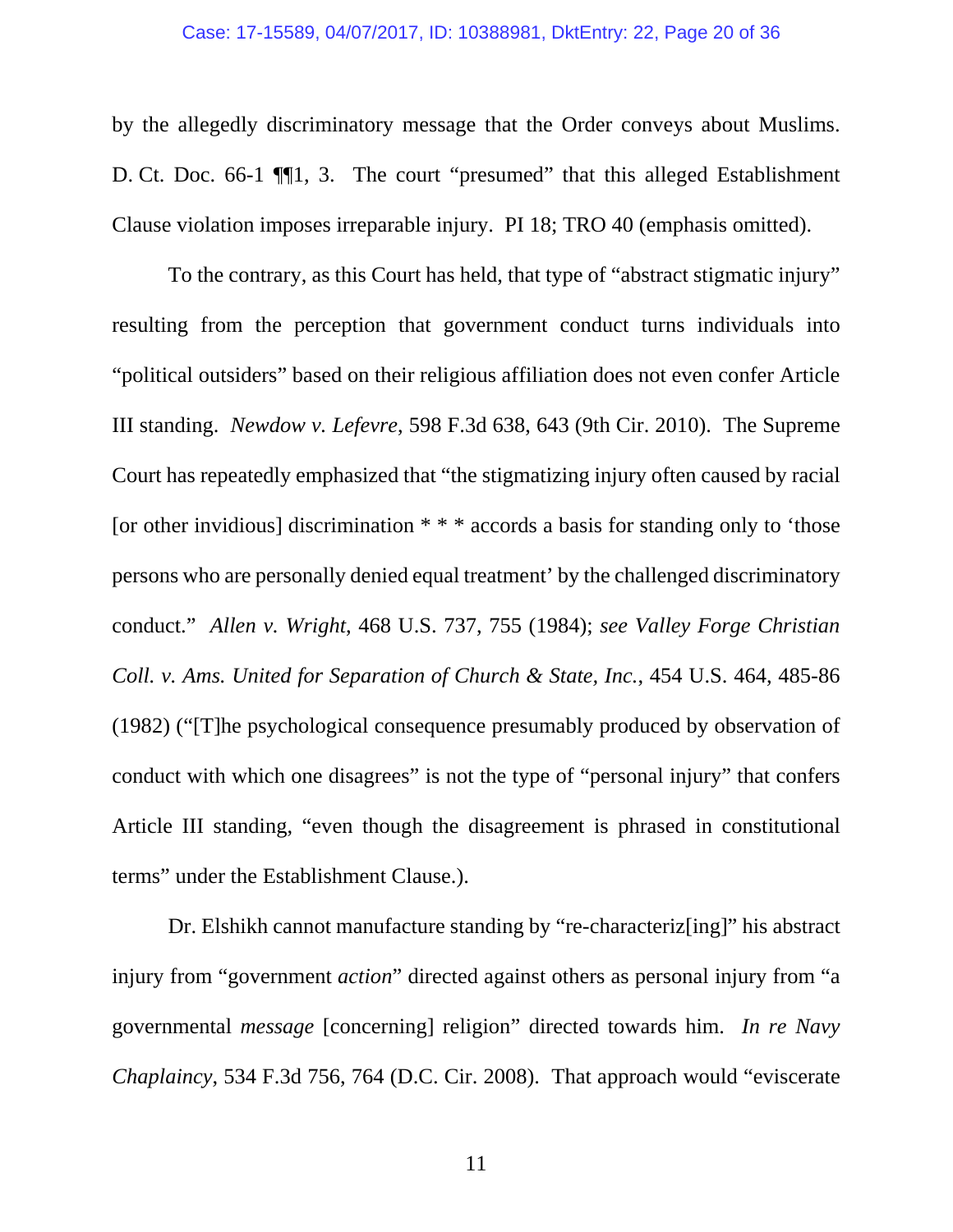#### Case: 17-15589, 04/07/2017, ID: 10388981, DktEntry: 22, Page 21 of 36

well-settled standing limitations" in cases like *Valley Forge*, *Allen*, and *Newdow*, because it would effectively allow anyone in the country to challenge any federal law on Establishment Clause grounds. *Id.* 

**2.** The district court did not base its irreparable-harm determination on any of plaintiffs' other asserted injuries—*i.e.*, that Section 2(c)'s 90-day entry suspension for certain nationals from six countries would impede the entry of Dr. Elshikh's mother-in-law, prospective students and faculty at the University of Hawaii, or potential Hawaiian tourists. The court was right not to rely on those purported injuries.

*First*, even if some or all of them were sufficient to support plaintiffs' standing, *cf.* PI 9-10; TRO 16-27, such temporary delays in entry for aliens abroad lacking substantial connections to this country would not constitute irreparable harm to plaintiffs. *Cf. Washington*, 847 F.3d at 1168-69 (emphasizing the "ample evidence" that the Revoked Order's "travel prohibitions harmed the States' university employees and students, separated families, and stranded the States' residents abroad"). And such delays certainly do not constitute sufficiently substantial harm to outweigh the national-security interests of the government and the public. All of this is underscored in the stay context, where the entry delay would be limited to the duration of this expedited appeal.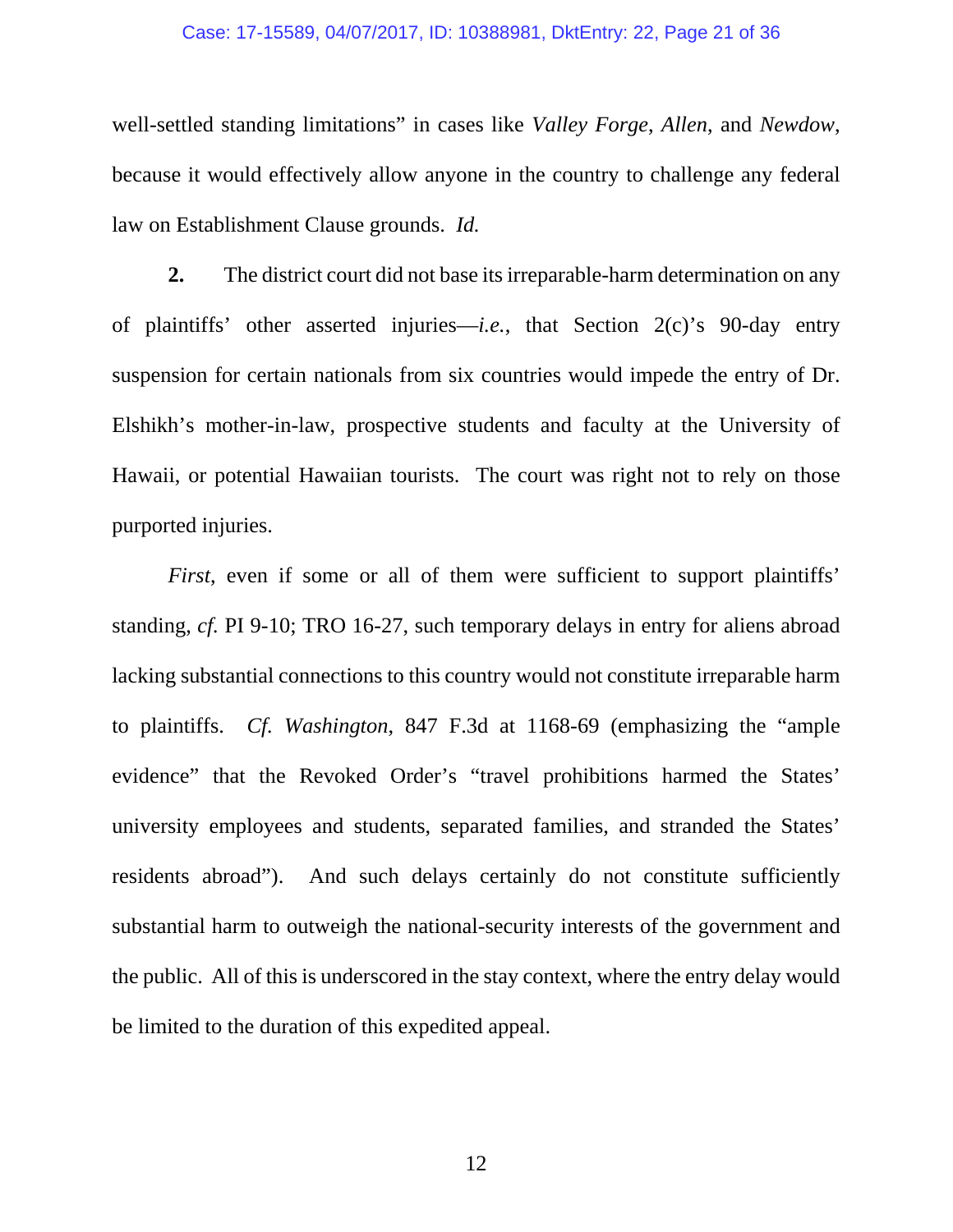*Second*, none of these purported injuries supports plaintiffs' standing because they are not "certainly impending." *Clapper v. Amnesty Int'l USA*, 133 S. Ct. 1138, 1143 (2013). The State's declarations fail to identify any individual with "concrete plans" to come to the University of Hawaii, or to visit as a tourist, during Section 2(c)'s 90-day entry suspension. *Lujan v. Defs. of Wildlife*, 504 U.S. 555, 564 (1992); *see, e.g.*, D. Ct. Doc. 66-2 ¶¶5-8; 66-4 ¶9; 66-6 ¶¶7-8. Moreover, it is "speculative" whether any such individual otherwise would have been eligible for a visa during that period and not received a waiver. *Lujan*, 504 U.S. at 561. The same is true for Dr. Elshikh's mother-in-law. D. Ct. Doc. 66-1 ¶4. And at a minimum, these purported injuries from Section 2(c)'s entry suspension cannot justify standing or injunctive relief against the refugee-related provisions of Section 6 or the internalreview and diplomatic provisions of Sections 2 and 6. *Infra*, pp. 21-22.

**3.** Even if plaintiffs have cognizable harms from the alleged Establishment Clause violation, they lack prudential standing to raise that claim. A plaintiff "generally must assert [its] own legal rights and interests," except in the limited circumstances where it has "third party standing to assert the rights of another." *Kowalski v. Tesmer*, 543 U.S. 125, 129-30 (2004); *Lexmark Int'l, Inc. v. Static Control Components, Inc.*, 134 S. Ct. 1377, 1387 n.3 (2014). Plaintiffs here cannot satisfy the rule or its exception.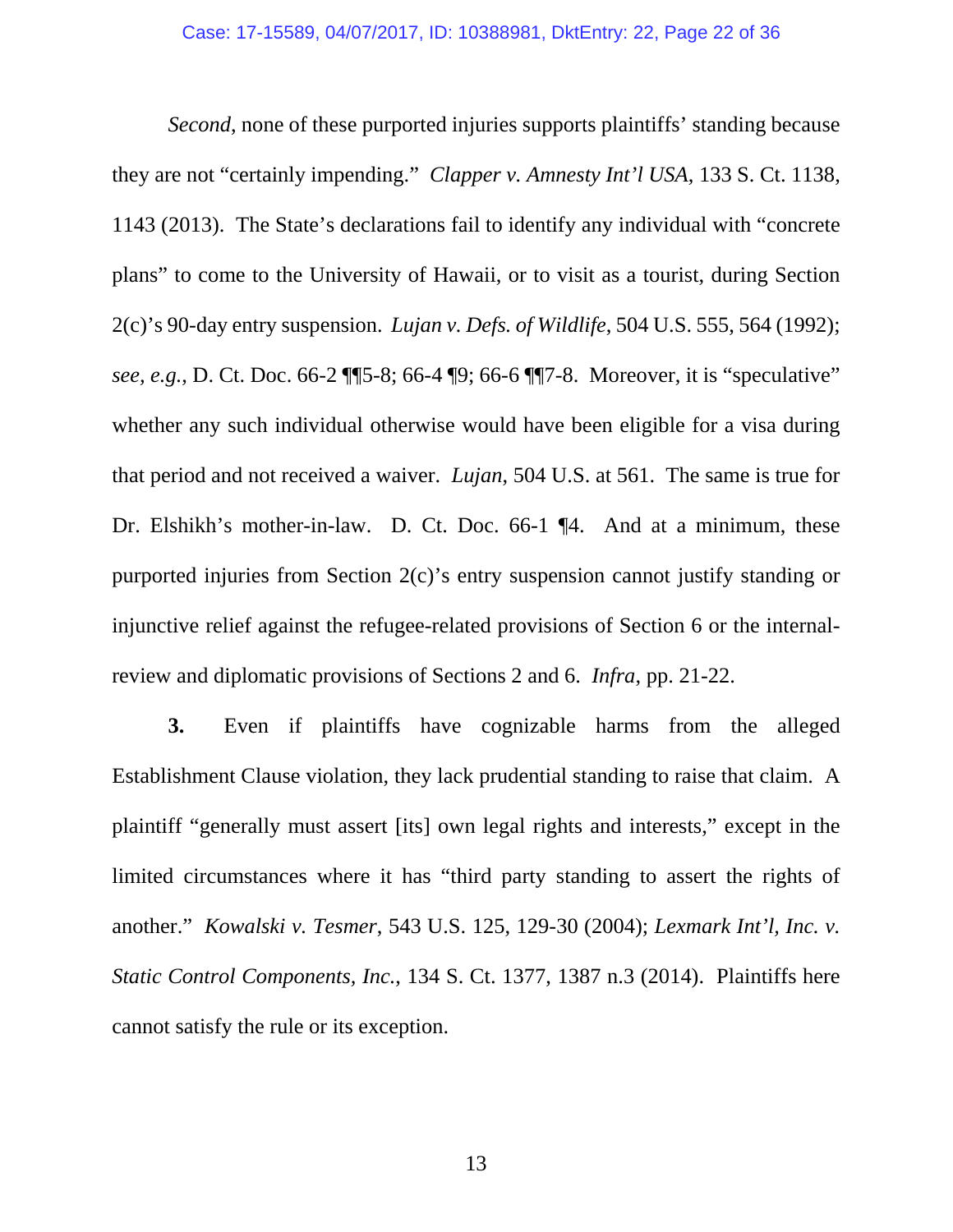As for the exception, Plaintiffs cannot sue on behalf of the third parties who are actually subject to the restrictions in Sections 2(c) and 6: those aliens abroad, who lack any requisite connection to this country, do not themselves possess Establishment Clause rights, *see United States v. Verdugo-Urquidez*, 494 U.S. 259, 265 (1990); *DKT Mem'l Fund v. Agency for Int'l Dev.*, 887 F.2d 275, 285 (D.C. Cir. 1989), or any constitutional rights regarding entry into this country, *Kleindienst v. Mandel*, 408 U.S. 753, 762 (1972); *cf. Washington*, 847 F.3d at 1160, 1165 (allowing States to assert "third party standing" on behalf of aliens who had sufficient connection to this country to possess putative constitutional rights of their own).

As for the rule, plaintiffs cannot sue on their own behalf, because they lack personal rights under the Establishment Clause concerning how the Order treats third-party aliens abroad seeking entry. *See, e.g.*, *McCollum v. California Dep't of Corr. & Rehab.*, 647 F.3d 870, 878-79 (9th Cir. 2011) (holding that a Wiccan chaplain who sued a prison that refused to hire him lacked "prudential standing" under the Establishment Clause because the "claim, at bottom, assert[ed] not his own rights, but those of third party inmates"); *Smith v. Jefferson Cty. Bd. of Sch. Comm'rs*, 641 F.3d 197, 207 (6th Cir. 2011) (en banc) (holding that public-school teachers who sued the school district for closing their specialized school and contracting with a private religious school as a replacement lacked "prudential \* \* \* standing" under the Establishment Clause because the claim "d[id] not allege any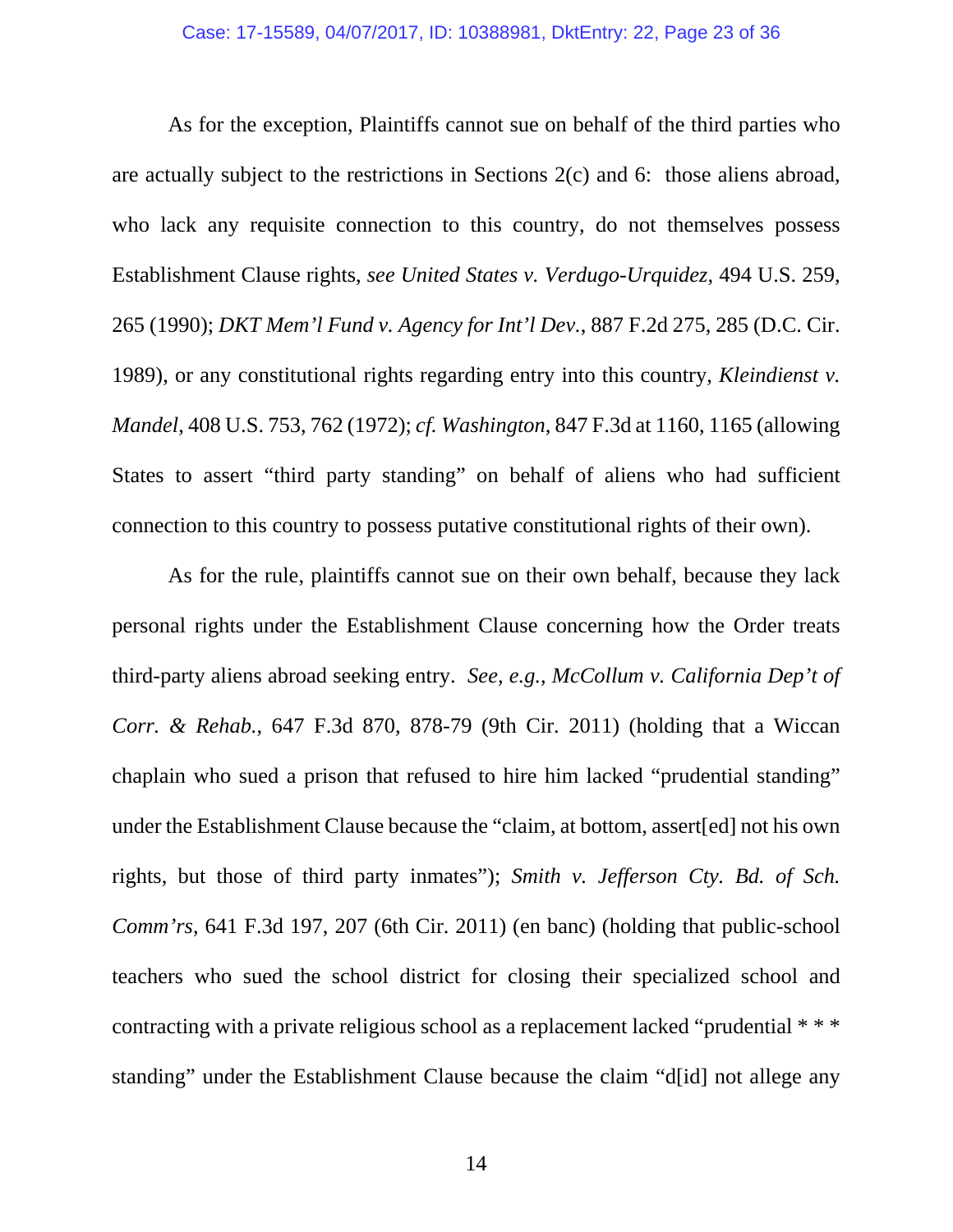infringement of their own religious freedoms," but rather "only economic injury to themselves").

### **II. The Government Is Likely To Prevail On The Merits**

A stay also is appropriate because defendants are likely to succeed on their appeal of the preliminary injunction. As discussed in the government's opening brief, and for the reasons provided above that plaintiffs have failed to demonstrate imminent, cognizable harm from the Order, the district court erred in finding that plaintiffs' claims are justiciable. The district court further erred in holding that plaintiffs are likely to prevail on their claim that Sections 2 and 6 violate the Establishment Clause.<sup>2</sup>

The Supreme Court has forbidden second-guessing the Executive's exercise of his broad statutory authority regarding exclusion of aliens so long as it is based on a facially legitimate, bona fide reason. *Mandel*, 408 U.S. at 770. The Order, including Sections 2 and 6, goes well beyond that threshold: it is expressly aimed at protecting national security, and it furthers its goal by adopting special safeguards regarding refugees and foreign nationals of six countries that Congress and the Executive previously identified as posing heightened concerns.

 $\overline{\phantom{a}}$  $2$  The injunction rests solely on the Establishment Clause claim, as the district court declined to reach plaintiffs' other claims that the President lacked statutory authority to issue the Order and that the Order violates due process. TRO 29 n.11; PI 14 n.3.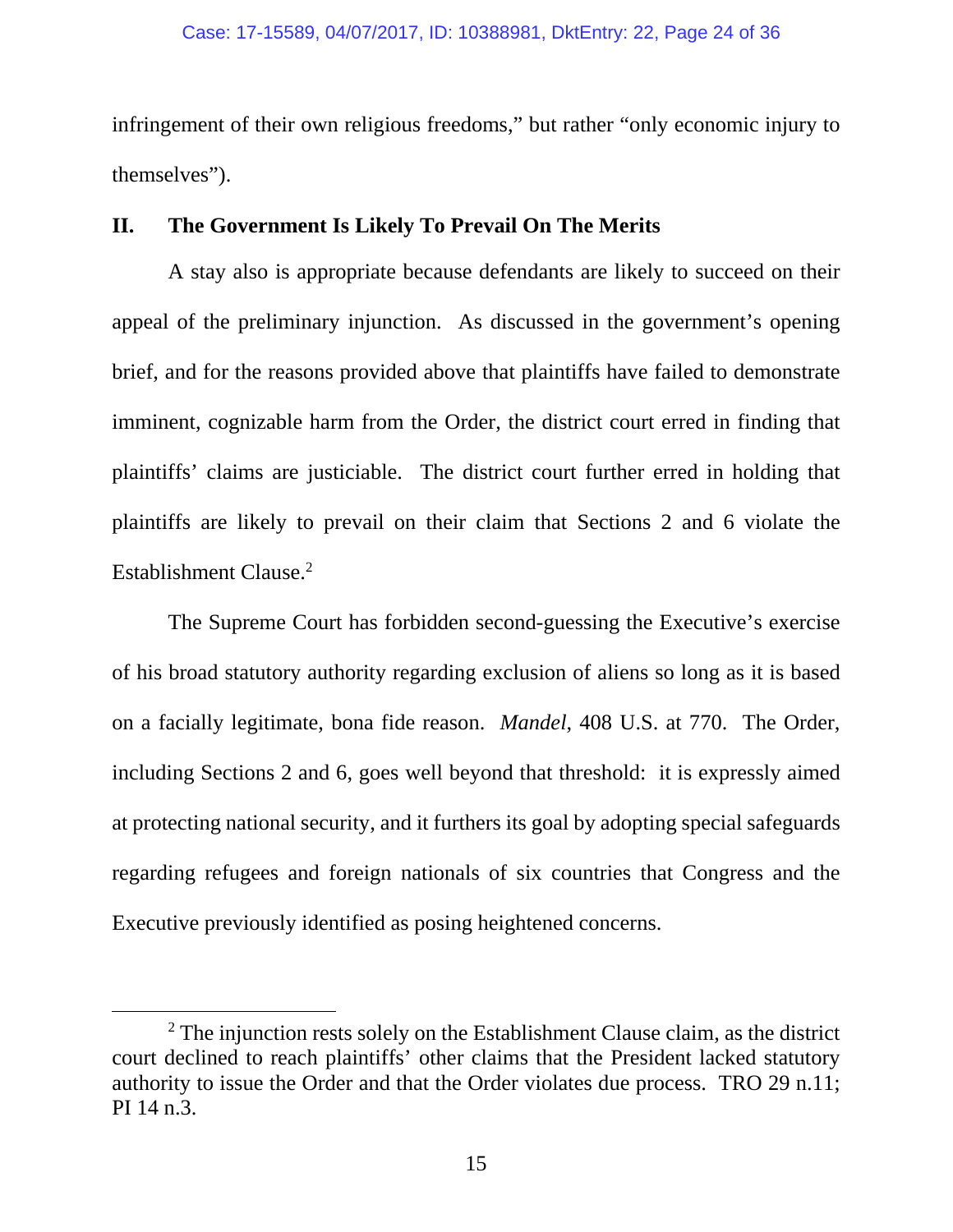The district court erroneously declined to apply *Mandel*'s settled test. It misread this Court's stay ruling in *Washington* as holding that *Mandel* was inapplicable to broad pronouncements of immigration policy by the President. PI 15-16. But the *Washington* Court's brief discussion of the plaintiffs' Establishment Clause claim—on which the Court "reserved consideration"—did not address *Mandel* at all. 847 F.3d at 1168. The Court discussed *Mandel* in the context of ruling that the President's Order was judicially *reviewable*. *See id.* at 1162-63. The Court did not address controlling precedent applying *Mandel*'s substantive test to reject constitutional challenges to immigration statutes enacted by Congress. *See*, *e.g.*, *Fiallo v. Bell*, 430 U.S. 787 (1977); *An Na Peng v. Holder*, 673 F.3d 1248, 1258 (9th Cir. 2012).

The district court instead applied Establishment Clause standards from decisions addressing domestic policies about religious displays, local zoning laws, school subsidies, and the like. Those cases should not be applied reflexively to the President's judgments concerning foreign policy, national security, and immigration. *See Washington* Bybee Dissent 8 n.6; *Washington v. Trump*, No. 17-35105, slip op. at 3 n.2 (9th Cir. Mar. 17, 2017) (Kozinski, J., dissenting from denial of rehearing *en banc*).

Plaintiffs' claims nevertheless fail under those inapposite Establishment Clause cases. The "First Amendment mandates governmental neutrality between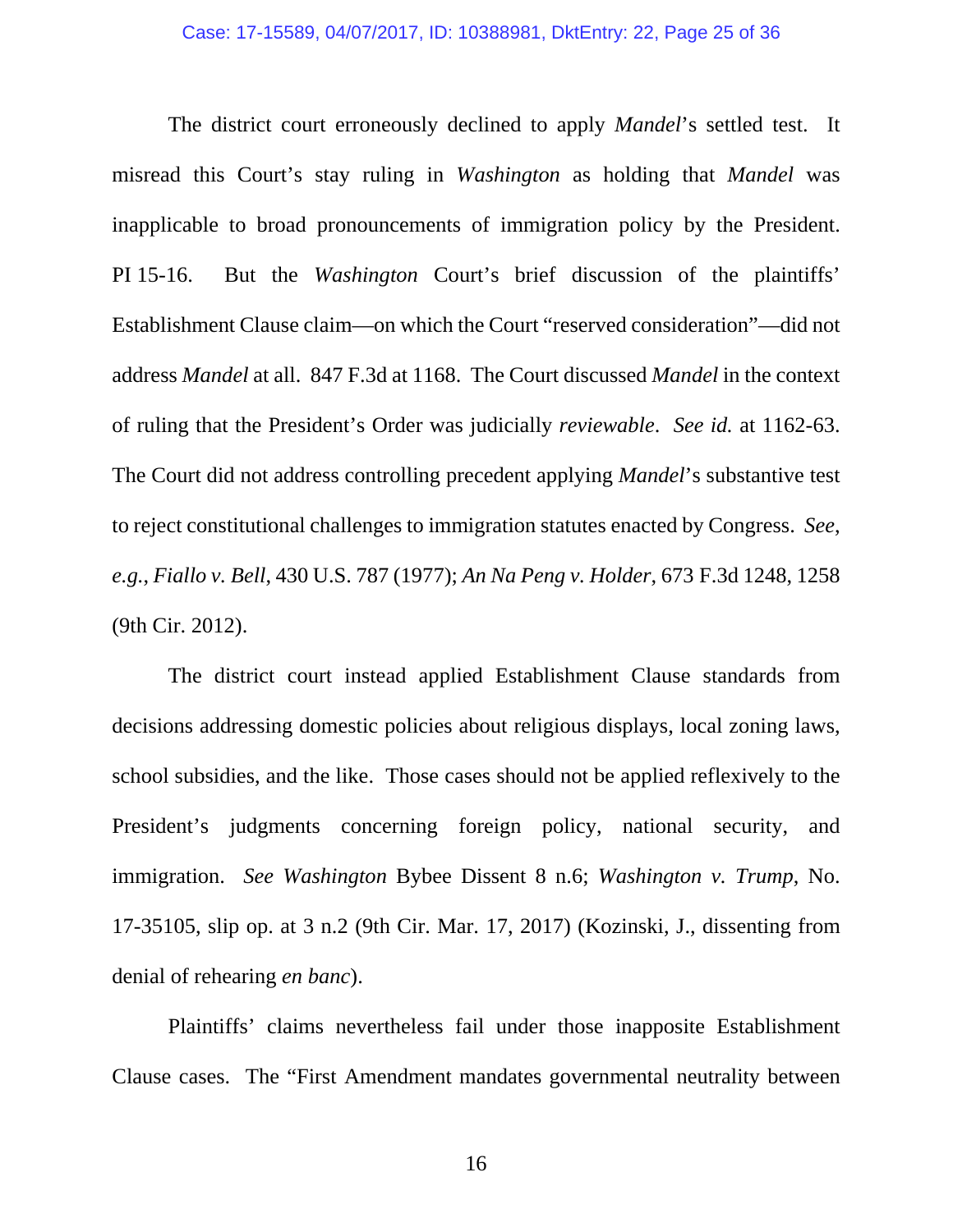religion and religion, and between religion and nonreligion." *McCreary County v. ACLU*, 545 U.S. 844, 860 (2005). The Order is undisputedly facially neutral with respect to religion: it does not mention religion at all, and its explicit objective is to address the risk that potential terrorists might exploit possible weaknesses in the Nation's screening and vetting procedures while the review of those procedures is underway. The district court viewed the fact that Section  $2(c)$ 's entry suspension applies to six countries whose populations are majority-Muslim as undermining its religion-neutral purpose. TRO 31. But Congress and the Executive previously identified those six designated countries for reasons that were not religiously motivated: each "is a state sponsor of terrorism, has been significantly compromised by terrorist organizations, or contains active conflict zones." Order § 1(d); *see*  8 U.S.C. §§ 1187(a)(12)(A)(i)-(ii), (D)(i)-(ii).

 The district court also reasoned that extrinsic material, including principally campaign statements made before the President assumed office and informal remarks of his aides, implies that the entry suspension is intended to target Muslims. TRO 33-36 & n.14. But the court's analysis discrediting an Executive Order's stated purpose—especially based on such unofficial statements—contravenes longstanding Supreme Court precedent. Courts are "ill equipped" to evaluate the "adequacy" and "authenticity" of the Executive's reasons for foreign-affairs and national-security judgments. *AAADC*, 525 U.S. at 491. And the "presumption of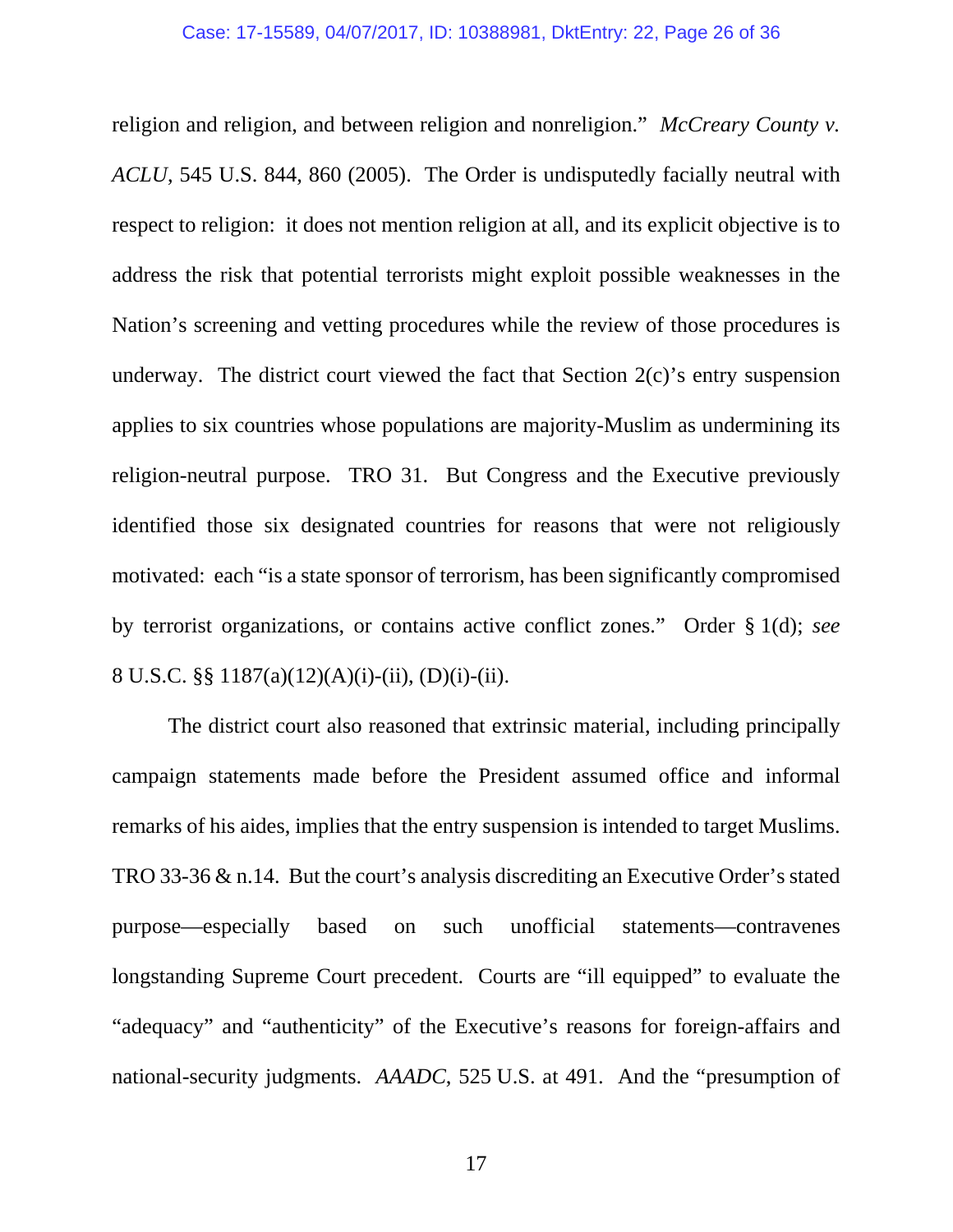regularity" that attaches to federal action, *see*, *e.g.*, *United States v. Chem. Found., Inc.*, 272 U.S. 1, 14-15 (1926), counsels strongly against dismissing as insincere the explicit purpose of an order issued by the President of the United States. Moreover, even domestic Establishment Clause case law limits courts to considering "the text, legislative history, and implementation of the statute, or comparable official act," not "judicial psychoanalysis of a drafter's heart of hearts," *McCreary*, 545 U.S. at 862-63 (internal quotation marks omitted).

 In all events, the statements on which the district court relied do not demonstrate that Section 2 or 6 was religiously motivated. The statements suggesting a "Muslim ban" bear no resemblance to Section 2, which directs an internal governmental review of screening and vetting procedures, and briefly suspends entry (subject to exceptions and waivers) by nationals from six countries that were previously identified by Congress and the Executive as presenting heightened terrorism concerns. Section 6 is even further afield from any suggestion of improper motivation: it briefly suspends decisions on refugee applications and travel of refugees from *all* countries (also subject to exceptions and waivers) to permit review of the adequacy of procedures in the refugee program, and lowers the annual limit on total refugee entry.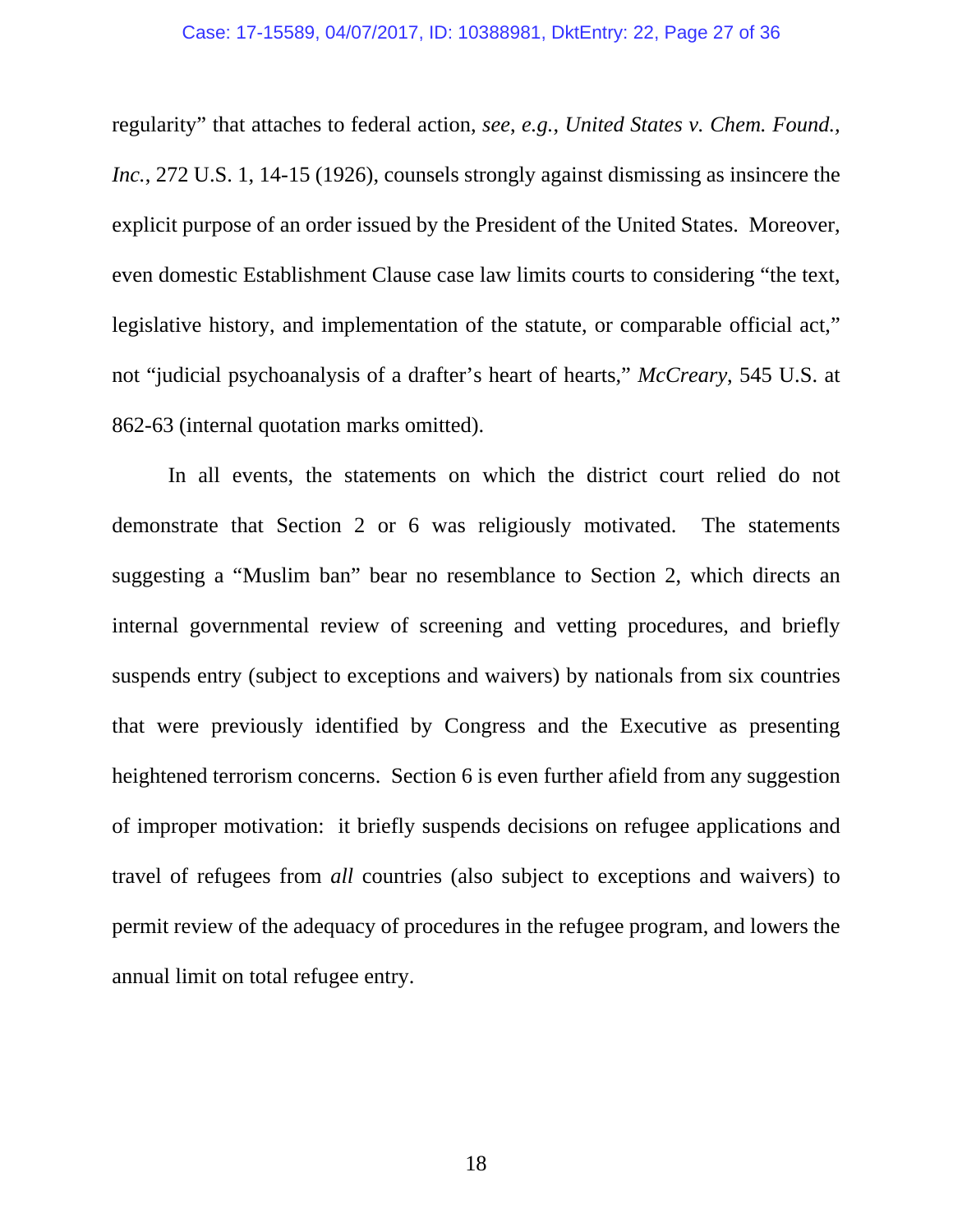### **III. The Nationwide Injunction Is Improper**

Even if some preliminary relief were appropriate, a stay pending appeal nevertheless is warranted because the district court's injunction is fatally overbroad. It should be stayed in its entirety until this Court can definitively resolve its validity and scope. At a minimum, the Court should stay the injunction in part for reaching far beyond proper bounds. *U.S. Dep't of Defense v. Meinhold*, 510 U.S. 939 (1993) (staying injunction insofar as it "grant[ed] relief to persons other than" plaintiff).

**A.** The injunction impermissibly enjoins the President himself. It has been settled for 150 years that federal courts generally "ha[ve] no jurisdiction  $**$  to enjoin the President in the performance of his official duties." *Franklin v. Massachusetts*, 505 U.S. 788, 802-03 (1992) (plurality opinion) (quoting *Mississippi v. Johnson*, 71 U.S. (4 Wall.) 475, 501 (1867)); *id.* at 823-28 (Scalia, J., concurring in part and concurring in the judgment). Any injunction here may run only against federal officials charged with implementing Sections 2 and 6.

**B.** The district court enjoined Sections 2 and 6 on their face, but plaintiffs have fallen far short of carrying their burden of "establish[ing] that no set of circumstances exists under which [those provisions] would be valid." *United States v. Salerno*, 481 U.S. 739, 745 (1987). For example, Sections 2 and 6 are clearly lawful as applied to foreign nationals with no close relatives in the country and no other sufficient connection to it; such aliens have no First Amendment rights, and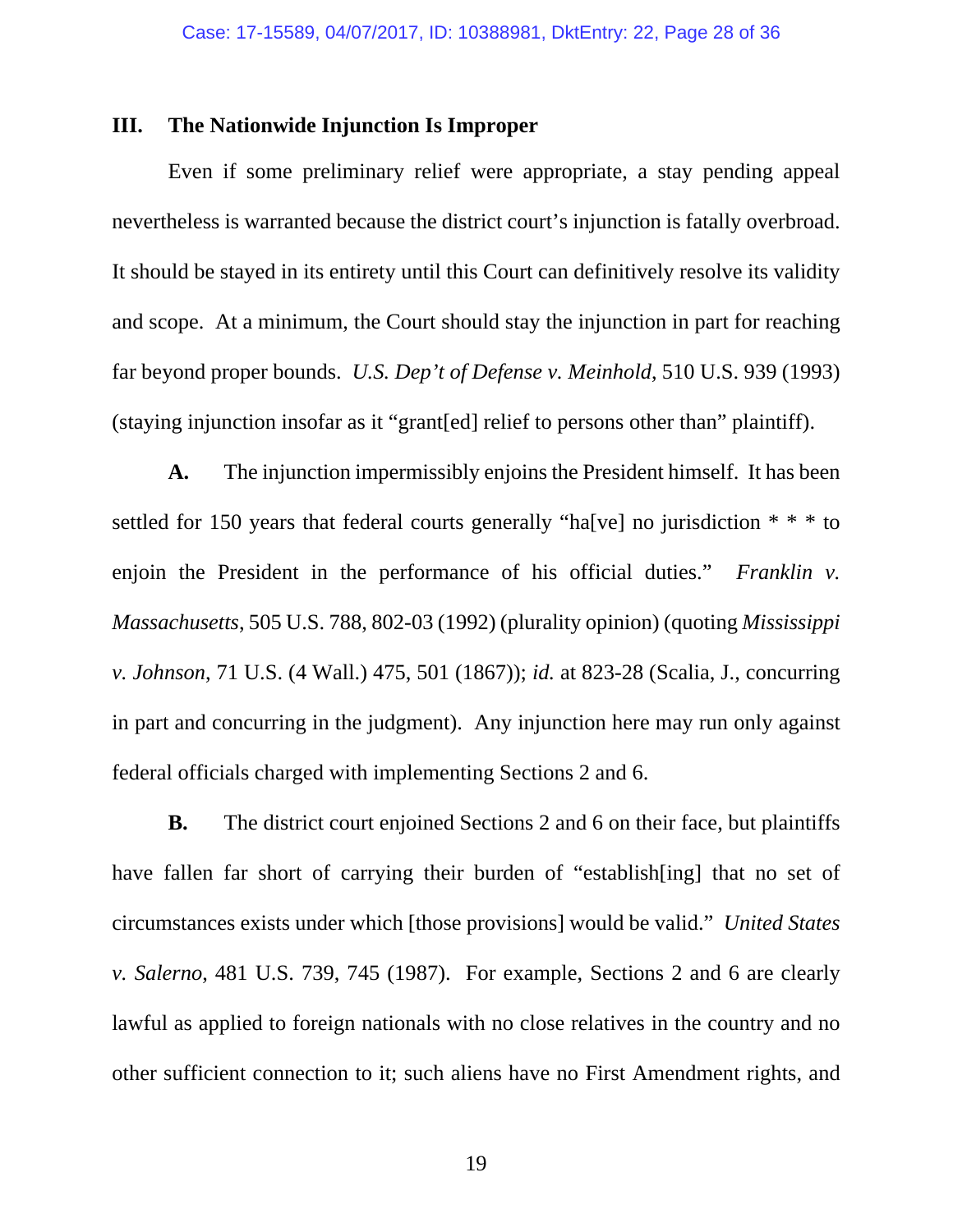#### Case: 17-15589, 04/07/2017, ID: 10388981, DktEntry: 22, Page 29 of 36

no person in the U.S. can claim that their exclusion violates the U.S. person's own cognizable rights. *Supra*, pp. 13-15. The district court offered no justification for enjoining the Order's application to persons as to whom it is indisputably valid.

**C.** The injunction's broad sweep—enjoining the application of Sections 2 and 6 in their entirety, and enjoining those provisions as to any person nationwide also violates the well-settled rule that injunctive relief must be limited to redressing the plaintiff's own cognizable injuries from a violation of the plaintiff's own rights. That rule is required by both the Constitution and traditional principles of equity.

Article III requires that "[t]he remedy" sought must "be limited to the inadequacy that produced the injury in fact that the plaintiff has established." *Lewis v. Casey*, 518 U.S. 343, 357 (1996). "The actual-injury requirement would hardly serve [its] purpose \* \* \* —of preventing courts from undertaking tasks assigned to the political branches—if once a plaintiff demonstrated harm from one particular inadequacy in government administration, the court were authorized to remedy *all* inadequacies in that administration." *Id.*; *see City of Los Angeles v. Lyons*, 461 U.S. 95, 101-02 (1983).

Bedrock principles governing equitable remedies independently support the same requirement that injunctions be no broader than "necessary to provide complete relief to the plaintiffs." *Madsen v. Women's Health Ctr., Inc.*, 512 U.S. 753, 765 (1994). This Court has set aside injunctions that "failed to tailor the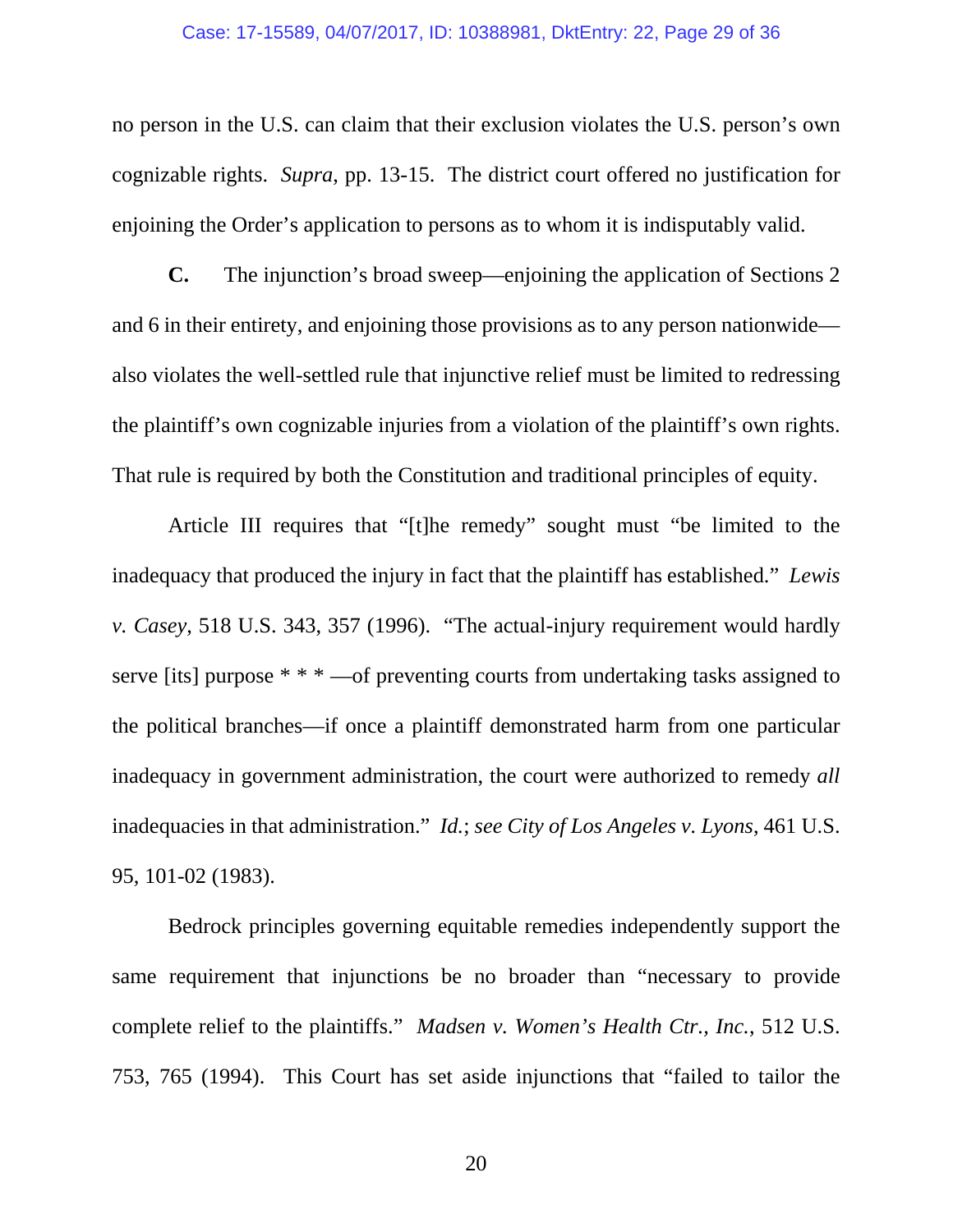injunction to remedy the specific harm alleged by the actual Appellees." *Stormans, Inc. v. Selecky*, 586 F.3d 1109, 1140 (9th Cir. 2009); *see, e.g.*, *McCormack v. Hiedeman*, 694 F.3d 1004, 1019 (9th Cir. 2012) ("A district court abuses its discretion by issuing an 'overbroad' injunction."); *Meinhold v. U.S. Dep't of Defense*, 34 F.3d 1469, 1480 (9th Cir. 1994) (vacating injunction as to all persons except plaintiff); *Lamb-Weston, Inc. v. McCain Foods, Ltd.*, 941 F.2d 970, 974 (9th Cir. 1991) ("Injunctive relief \* \* \* must be tailored to remedy the specific harm alleged."). That principle applies with even greater force to a preliminary injunction, an equitable tool designed merely to "preserve the relative positions of the parties until a trial on the merits can be held." *Univ. of Tex. v. Camenisch*, 451 U.S. 390, 395 (1981). The district court's injunction violates this principle in two ways.

**1.** The court erred in enjoining all parts of Sections 2 and 6, without considering whether each part causes any cognizable injury to the plaintiffs. Various subsections of both Sections 2 and 6 immediately affect only the government itself. They direct federal agencies to examine current procedures, to make recommendations and update policies, and to initiate inter-governmental diplomatic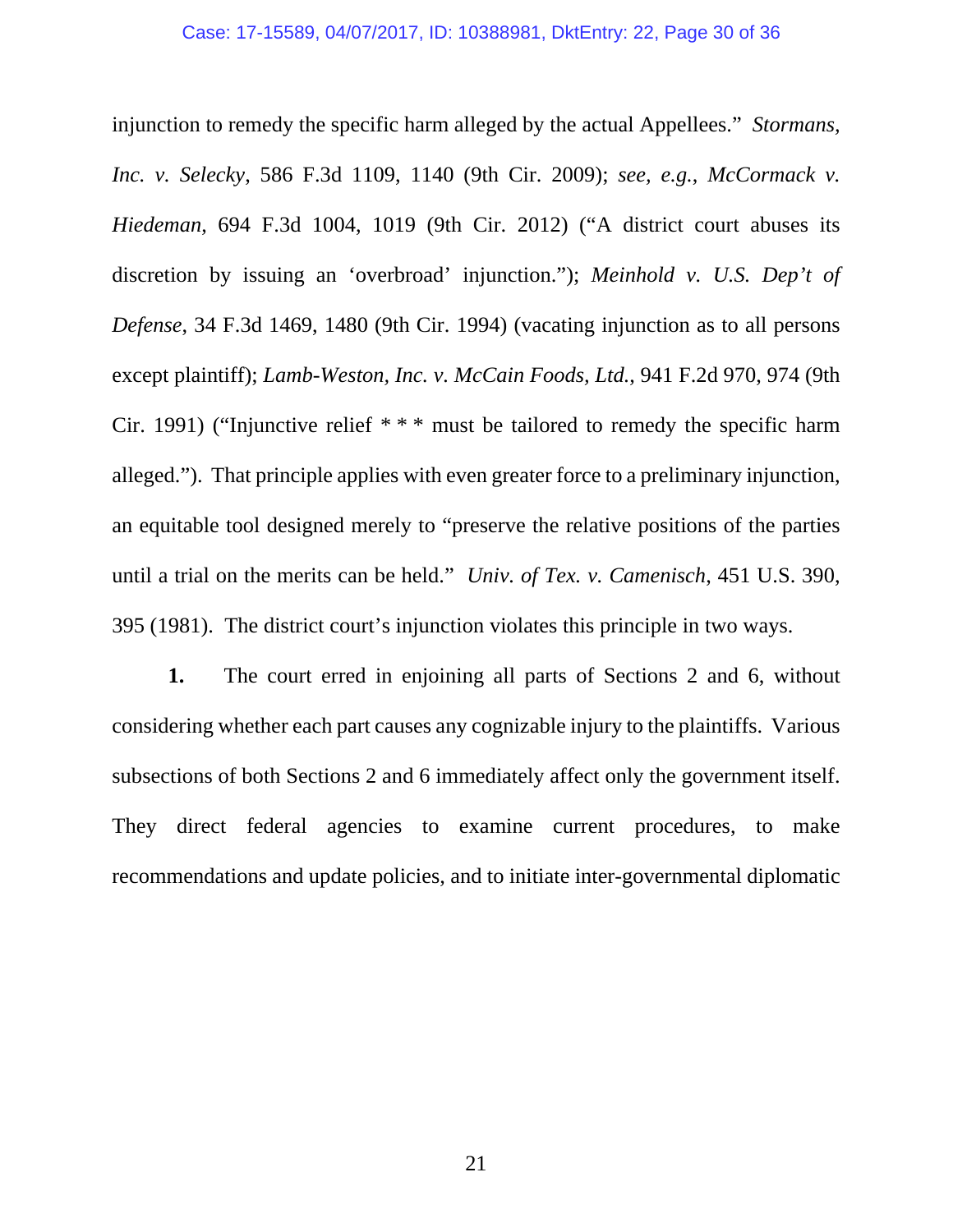#### Case: 17-15589, 04/07/2017, ID: 10388981, DktEntry: 22, Page 31 of 36

and official communications.3 Those provisions do not pose any "immediate threatened injury" to Hawaii or to Dr. Elshikh, *Associated Gen. Contractors of Cal., Inc. v. Coal. for Econ. Equity*, 950 F.2d 1401, 1410 (9th Cir. 1991), and the district court made no finding of irreparable harm that would support enjoining them.

In addition, Section 6's refugee provisions—temporarily suspending the refugee program  $(\S$  6(a)) and adopting a lower annual limit on the number of refugees admitted  $(\S$  6(b))—cause no harm to plaintiffs. Plaintiffs' submissions below did not specifically address Section 6(b)'s refugee limit, and barely addressed Section 6's other provisions. *See* D. Ct. Doc. 228-1, at 4; D. Ct. Doc. 238-1, at 4, 18. And the district court made no finding of any harm attributable to Section 6. Hawaii has not alleged that its university system or tourism revenue is affected by the temporary suspension of the refugee program, and Dr. Elshikh's mother-in-law is not seeking entry as a refugee. TRO 17-21. With no harm to redress, enjoining Section 6 was unwarranted.

**2.** The district court separately erred by enjoining Sections 2 and 6 as to all persons nationwide, rather than limiting the injunction to those persons necessary

 <sup>3</sup> *See* Order §§ 2(a)-(b) (DHS must conduct worldwide review of screening procedures and prepare a report), 2(d) (Secretary of State must seek information from foreign governments),  $2(e)$ -(f) (DHS will make recommendations),  $2(g)$ (Secretaries of State and Homeland Security shall submit joint reports), 6(a), (d) (internal review of refugee program application and adjudication procedures, and of coordination with state and local jurisdictions).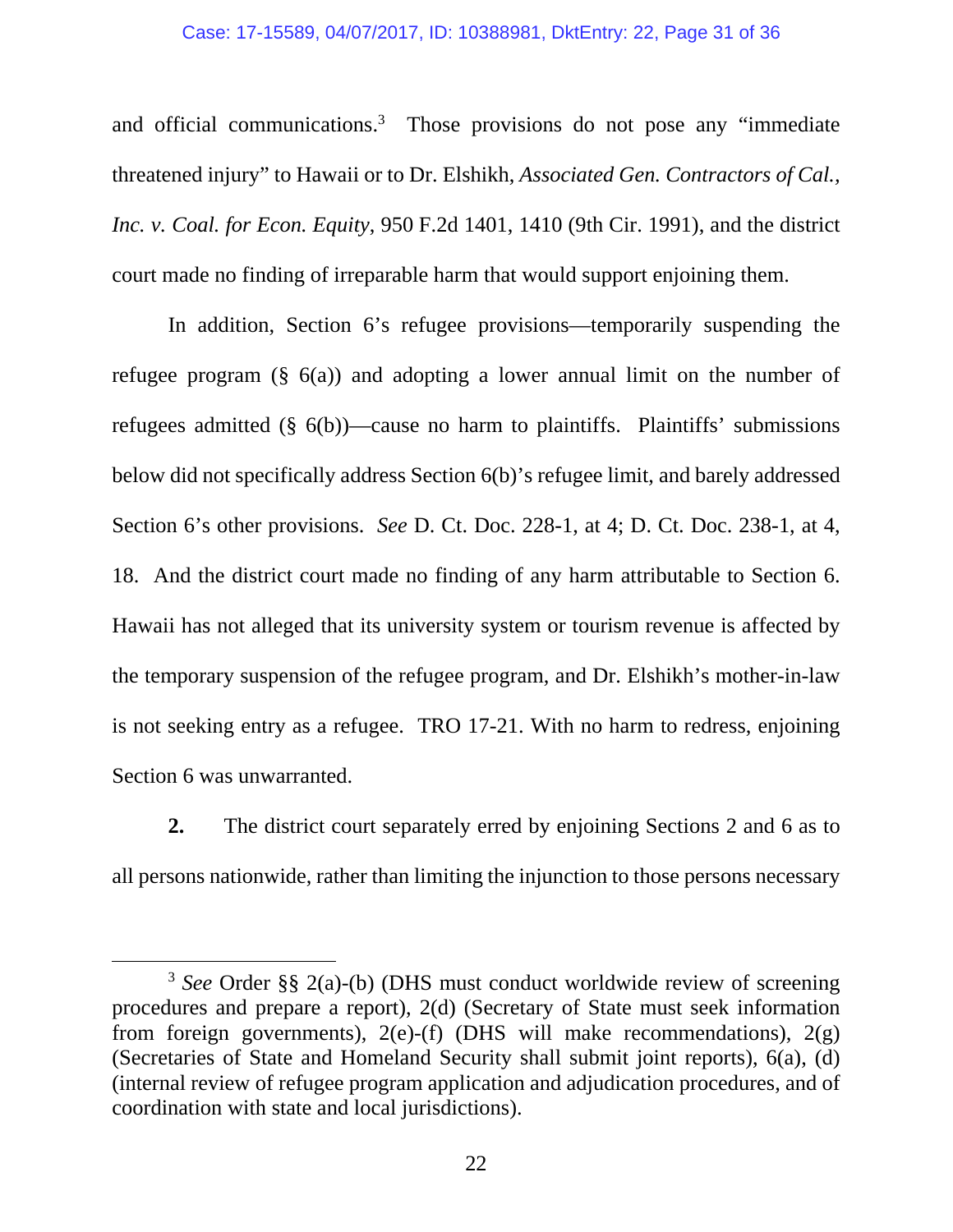to redress plaintiffs' asserted concrete and individualized harms. Any such harms could be redressed by an injunction properly tailored to Dr. Elshikh's mother-in-law and any particular individuals Hawaii could identify whose coverage under a specific provision of the Order cognizably injures Hawaii. Unlike in *Washington* where the Court concluded that an injunction limited to the States that brought suit would not be "workable" because the Court construed the Revoked Order as applying to lawful permanent residents and others throughout the country, 847 F.3d at 1167—here it would be entirely feasible to tailor injunctive relief to the small number of affected individuals outside the country identified by plaintiffs. A broad injunction prohibiting the government from enforcing Sections 2 and 6 anywhere as to any foreign national—even those with no ties to persons in Hawaii—goes far beyond remedying "the specific harm alleged by the actual [plaintiffs]." *Stormans*, 586 F.3d at 1140.

The district court reasoned that, "because the entirety of the Executive Order runs afoul of the Establishment Clause," it had "no basis to narrow" injunctive relief to provisions that affect the plaintiffs. PI 20-21. That reasoning conflates the scope of the purported legal defect in the Order with the extent of the plaintiffs' alleged injury that an injunction would address. The court cited *Church of the Lukumi Babalu Aye, Inc. v. City of Hialeah*, 508 U.S. 520 (1993), to support categorical relief, but that case only confirms that the court was required to trace harms from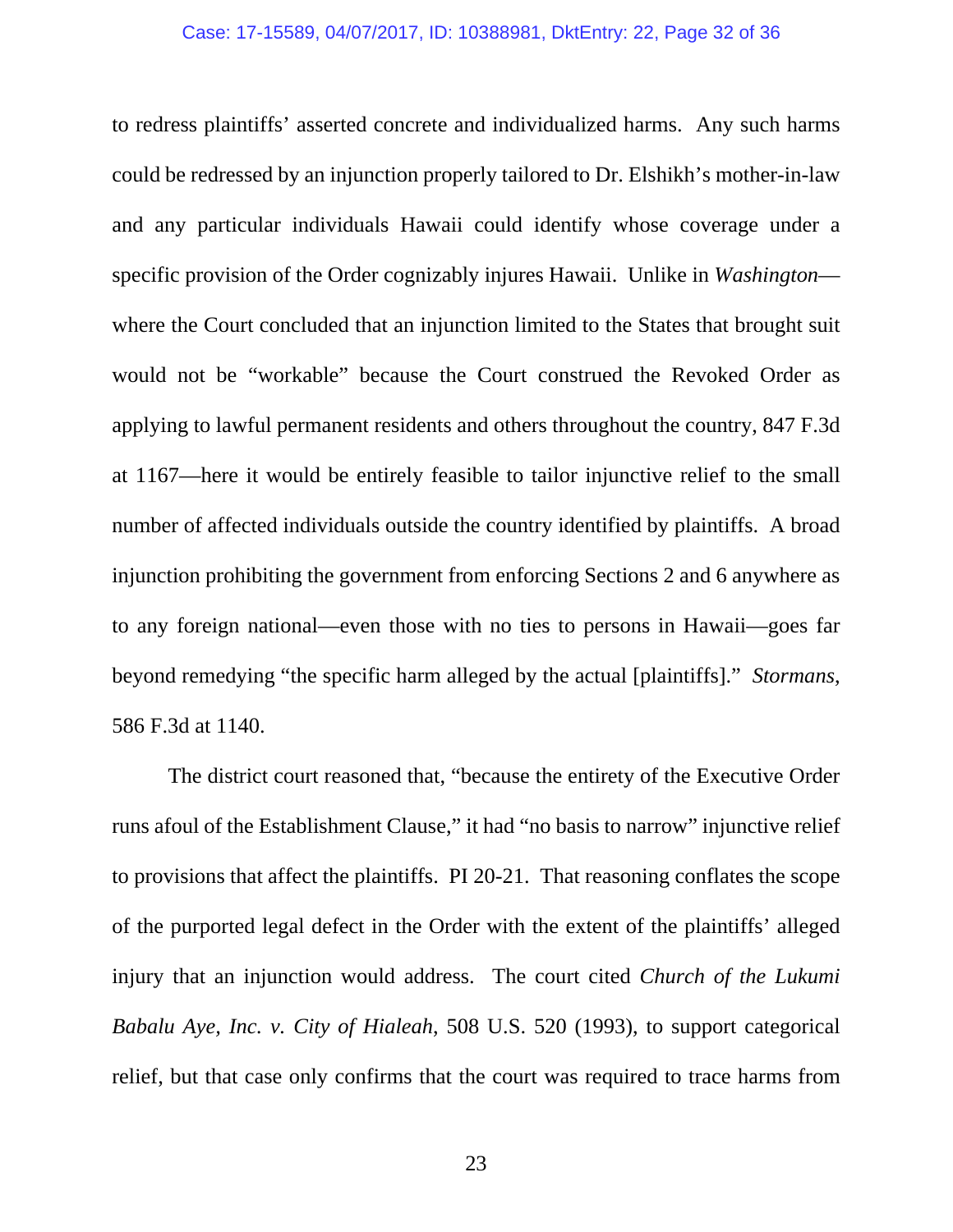#### Case: 17-15589, 04/07/2017, ID: 10388981, DktEntry: 22, Page 33 of 36

each provision of the Order to plaintiffs as a predicate for injunctive relief. The Court in *Lukumi* enjoined the city ordinances at issue because each element of the ordinances caused harm to church members' religious exercise. 508 U.S. at 535. The opposite is true here; most of Section 2 of the Order and all of Section 6 have no bearing on any cognizable harms of plaintiffs.

The district court also suggested that the importance of uniform immigration law compelled nationwide relief. PI 20. That is incorrect. Properly limiting any injunctive relief to the individual plaintiffs before the Court would pose no genuine threat to uniformity. To the contrary, proper respect for uniformity requires leaving the Order's nationwide policy in place, with individualized exceptions for particular plaintiffs who have established cognizable, irreparable injury from any likely violation of their own constitutional rights. The Order's severability clause compels the same conclusion. Order  $\S$  15(a).

### **CONCLUSION**

For these reasons, this Court should stay the preliminary injunction pending final disposition of the appeal. At a minimum, if the Court were to conclude that certain plaintiffs have made the requisite showing of cognizable and irreparable injury with respect to particular individuals, the Court should grant a partial stay of the injunction insofar as it extends beyond such individuals.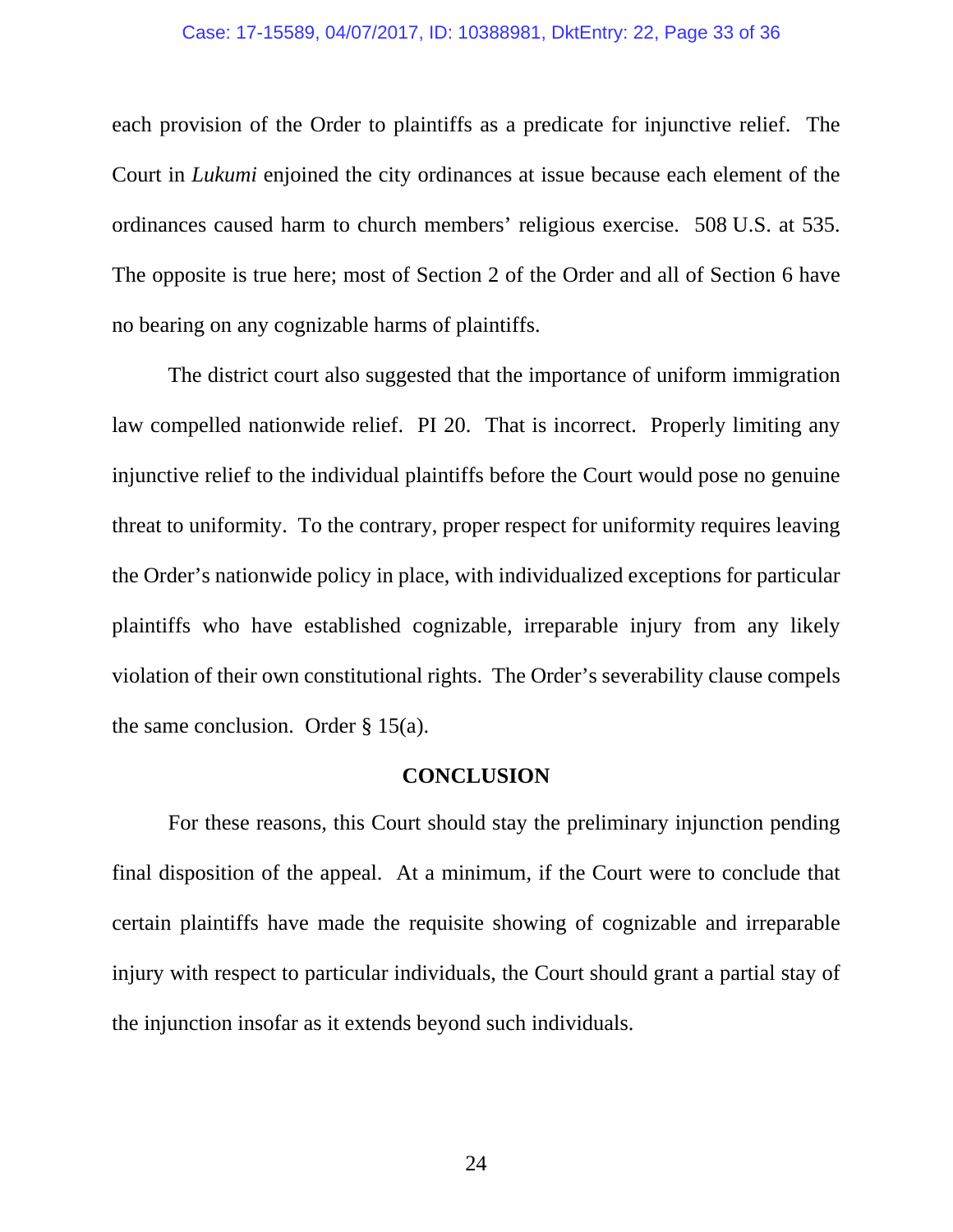#### Case: 17-15589, 04/07/2017, ID: 10388981, DktEntry: 22, Page 34 of 36

Respectfully submitted,

/s/ Jeffrey B. Wall

JEFFREY B. WALL *Acting Solicitor General* 

EDWIN S. KNEEDLER *Deputy Solicitor General*  CHAD A. READLER *Acting Assistant Attorney General* 

ELLIOT ENOKI *Acting United States Attorney* 

AUGUST E. FLENTJE *Special Counsel to the Assistant Attorney General* 

DOUGLAS N. LETTER SHARON SWINGLE H. THOMAS BYRON III LOWELL V. STURGILL JR. ANNE MURPHY *Attorneys, Appellate Staff* 

*Civil Division, Room 7241 U.S. Department of Justice 950 Pennsylvania Avenue NW Washington, DC 20530 (202) 353-2689* 

APRIL 2017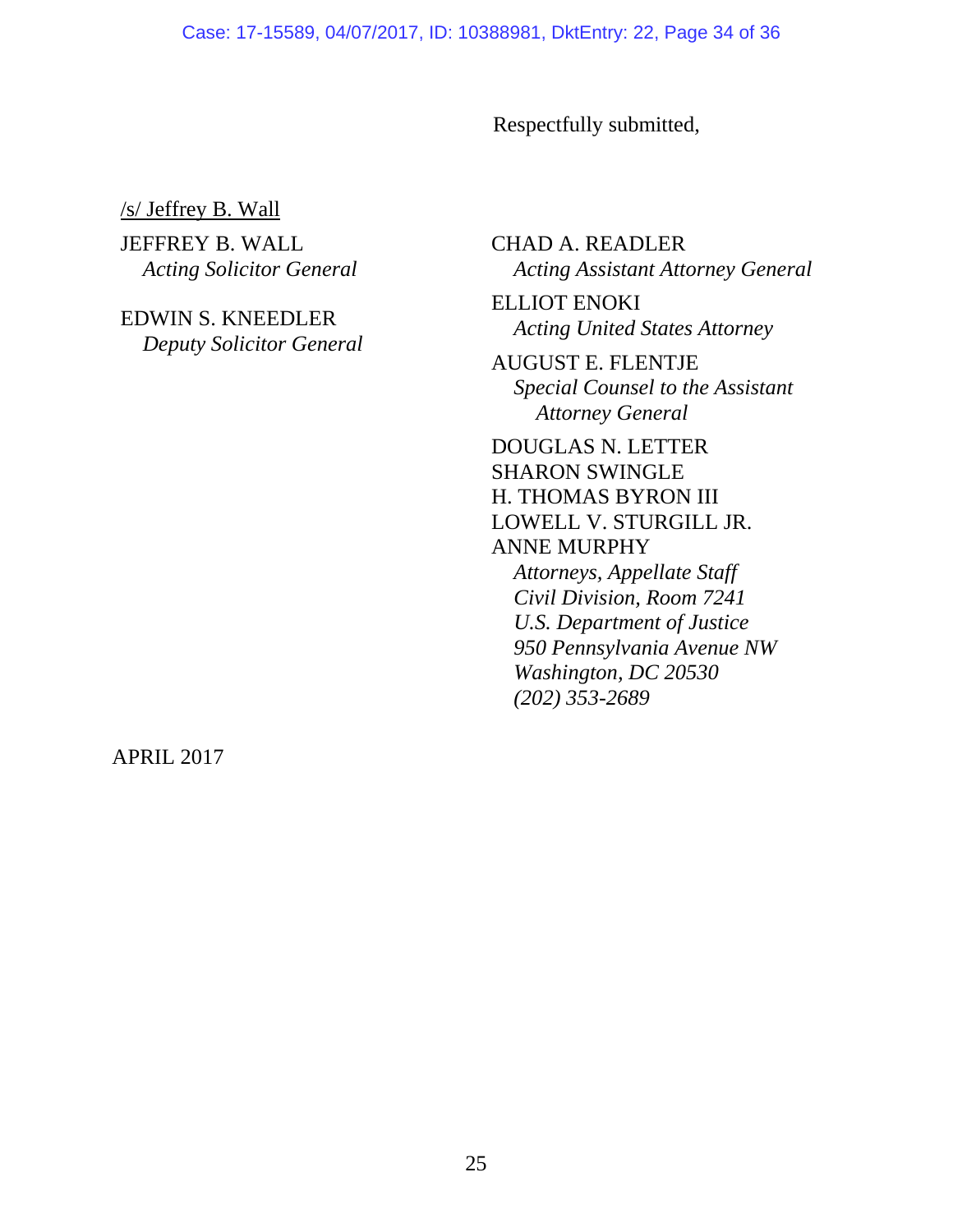### **CERTIFICATE OF COMPLIANCE**

I hereby certify that this motion complies with the type-face requirements of Fed. R. App. P. 32(a)(5) and the type-volume limitations of Fed. R. App. P.  $27(d)(2)(A)$  and Circuit Rule 32-3(2). This motion contains 5591 words, excluding the parts of the motion excluded by Fed. R. App. P. 27(d)(2) and 32(f).

> /s/ Sharon Swingle Sharon Swingle